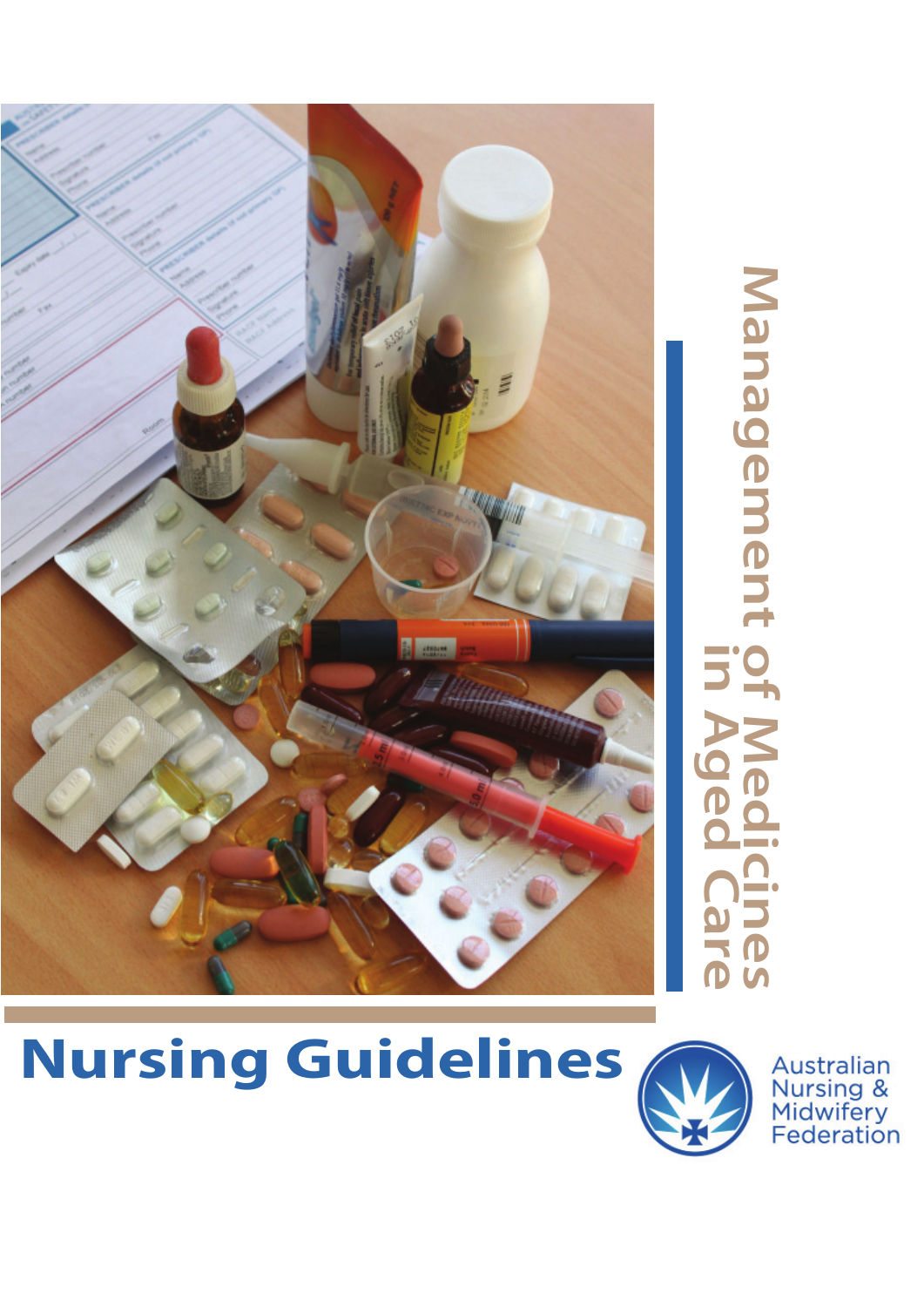Nursing Guidelines: Management of Medicines in Aged Care

Author: Australian Nursing and Midwifery Federation (ANMF).

Prepared by Julianne Bryce and Elizabeth Foley, ANMF Federal Professional Officers

ISBN 978-0-909599-06-5 (Print) ISBN 978-0-909599-07-2 (Electronic)

© Copyright Australian Nursing and Midwifery Federation, July 2013

For referencing: Australian Nursing and Midwifery Federation. Nursing Guidelines: Management of Medicines in Aged Care. Melbourne: ANMF, 2013.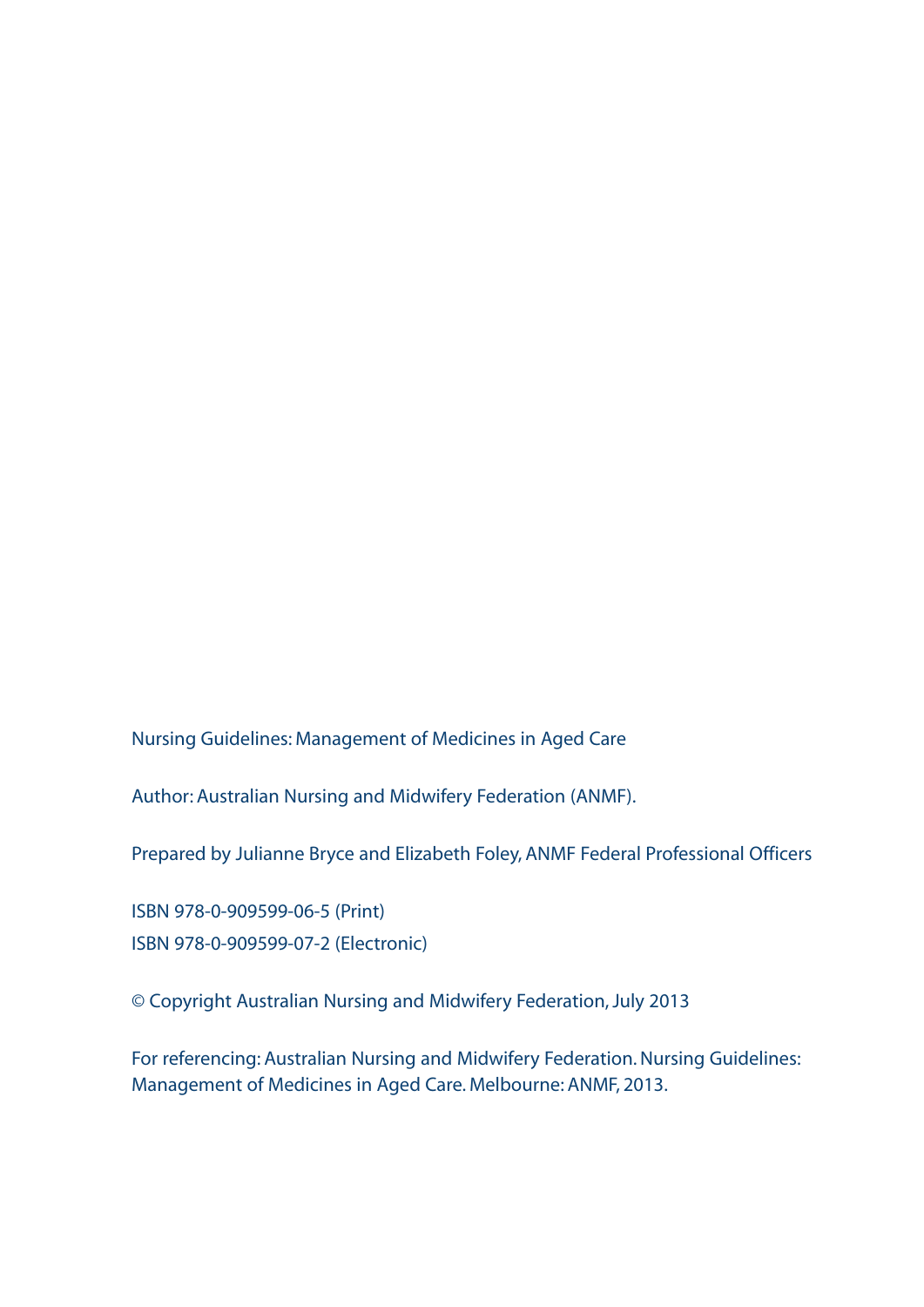# Index

| Foreword                                      | 3               |
|-----------------------------------------------|-----------------|
| Background                                    | 4               |
| Introduction                                  | 6               |
| Rights of older people                        | $\overline{7}$  |
| Service provider's responsibilities           | 9               |
| Medicine advisory committee                   | 11              |
| Prescribing                                   | 12              |
| Dispensing and supply                         | 12              |
| Management of medicine regimens               | 13              |
| Administration                                | 13              |
| Consent                                       | 13 <sup>2</sup> |
| Self administration                           | 13              |
| The role of the registered and enrolled nurse | 14              |
| The role of the nurse practitioner            | 17              |
| 'When required' (PRN) medicines               | 17              |
| Nurse initiated medicines                     | 17              |
| Standing orders                               | 18              |
| Emergency medicine instructions               | 18              |
| Monitoring                                    | 19              |
| Evaluation                                    | 19              |
| Non prescription and unscheduled substances   | 19              |
| Documentation                                 | 20              |
| Dose administration aids                      | 21              |
| Compartmentalised medicine box                | 22              |
| Storage                                       | 23              |
| Disposal                                      | 23              |
| Information                                   | 24              |
| Quality improvement                           | 24              |
| References                                    | 25              |
| <b>Additional Resources</b>                   | 26              |
| Glossary                                      | 27              |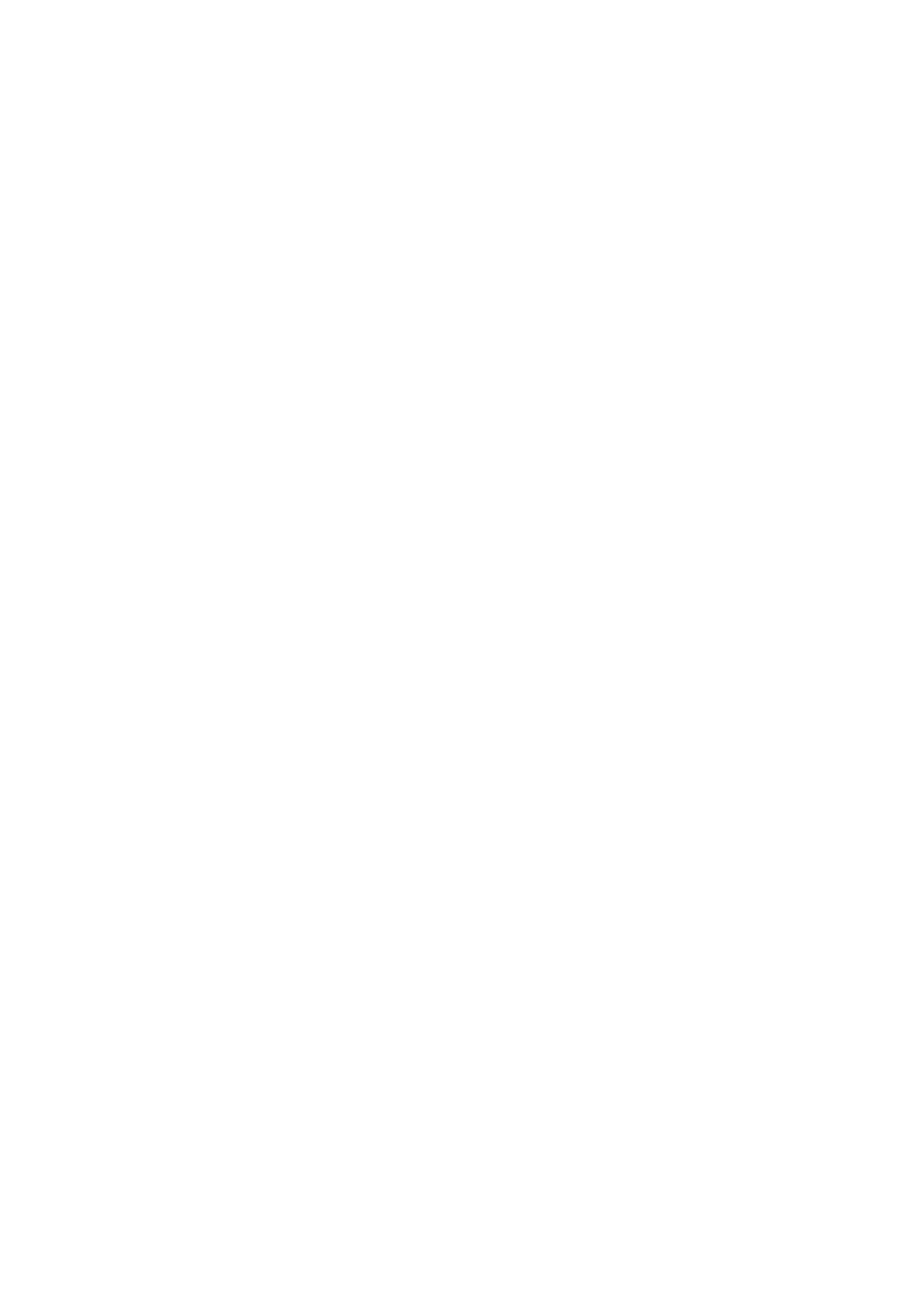# Foreword

The review of the *Nursing Guidelines: Management of Medicines in Aged Care* has been a collaborative project between the Australian Nursing and Midwifery Federation (ANMF) and Royal College *of* Nursing *Australia* (RCNA). Now published by the ANMF, this document aims to ensure the safe and competent delivery of medicines to older people.

The *Nursing Guidelines* provide support and direction for registered and enrolled nurses<sup>1</sup> in the administration of medicines in aged care<sup>2</sup>. These guidelines inform providers, consumers and families, medical practitioners, pharmacists, and allied health professionals of the expectations of registered nurses, enrolled nurses and assistants in nursing (however titled), in quality use of medicines.

The guidelines also establish the quality of care to which consumers of aged care services and the community are entitled, in relation to the competent use of medicines by nursing professionals.

A review of this document has been undertaken to ensure currency and relevance to both aged care and to nursing practice.

While this edition is primarily focused on care provided in residential aged care settings, it is also applicable to aged care services provided in the community.

**Lee Thomas** Federal Secretary Australian Nursing and Midwifery Federation

1 Enrolled nurses have completed the education to allow them to administer medicines. Those who are not educated to this level will have a condition on their registration which prohibits them from administering medicines.

2 Aged care settings include residential facilities and the community setting.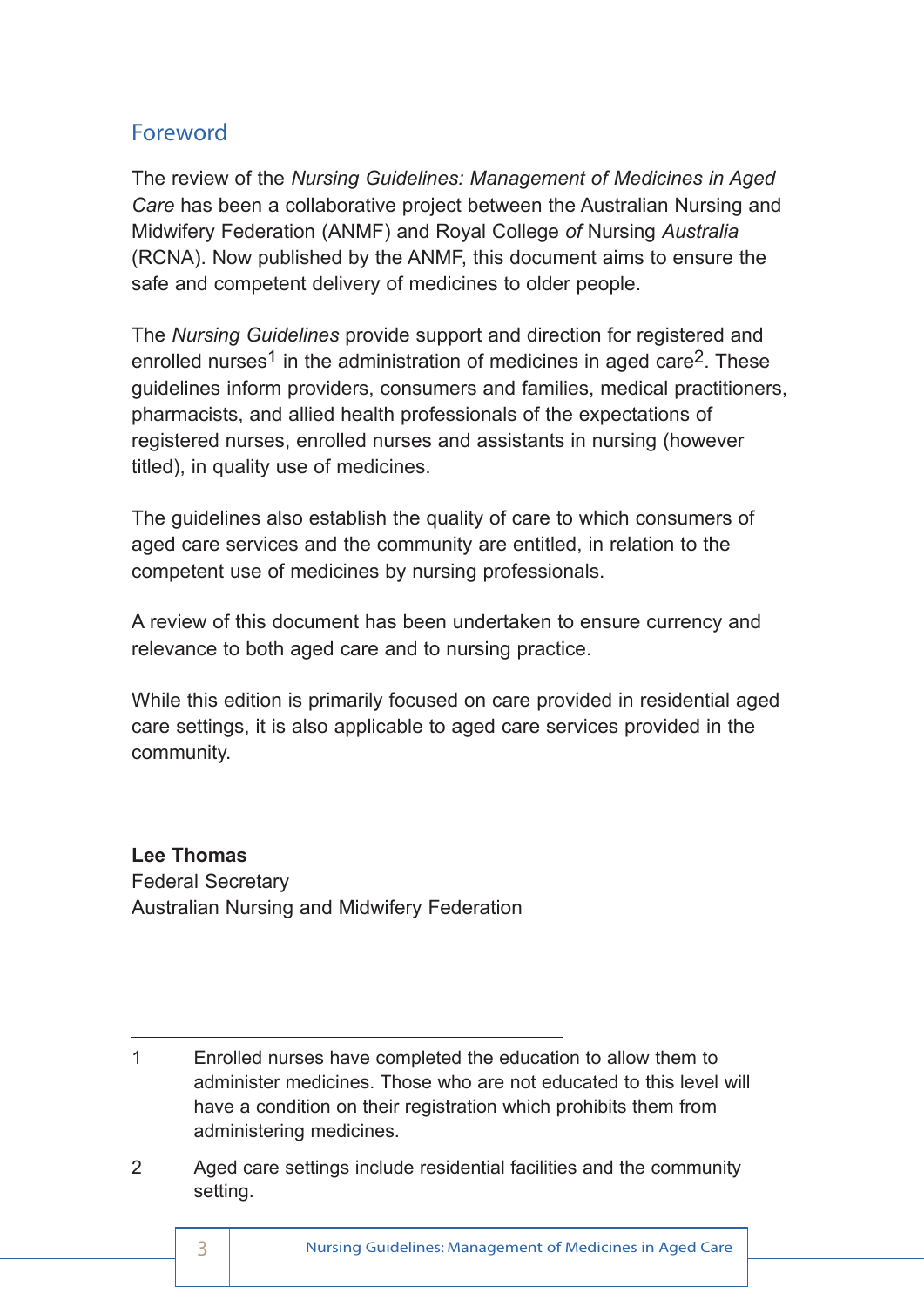# Background

Safe, quality care, reinforced by accreditation and funding requirements for aged care facilities, demands a safe medicines delivery system. As stated in previous editions of these *Nursing Guidelines* (APAC, 2002), registered or enrolled nurses, in consultation with medical practitioners and pharmacists, are the appropriate professionals to administer medicines to older people who are unable to self-administer their medicines. Management of medicines by appropriately qualified health professionals gives greater assurance of quality use of medicines.

**Registered nurses** are educated to be aware of the benefits and potential hazards in the use of medicines and to administer medicines safely and legally, as well as to monitor their efficacy and identify any adverse effects. Additionally, registered nurses have the necessary skills to assess the changing needs of the older person and their care; evaluate the person's response to medicines; and accurately communicate that information. In this way, registered nurses provide a vital link between the older person and other health professionals such as medical practitioners, pharmacists, enrolled nurses and allied health professionals.

**Enrolled nurses** work under the direction and supervision of registered nurses and practice within legislative and regulatory requirements. Under the *Health Practitioner Regulation National Law Act 2009* (the National Law), all enrolled nurses may administer medicines except for those who have a notation on the register against their name which reads 'Does not hold Board-approved qualification in administration of medicines' (NMBA, 2010). Employers and facility staff need to be aware of national legislation and state and territory drugs and poisons legislation relating to enrolled nurses and medicines administration, as well as professional scopes of practice.

The role of **assistants in nursing** (however titled) in medicines use is that of assisting older people with self-administering their medicines from prepackaged dose administration aids. They should not be directed by employers or facility staff to practice outside of this role.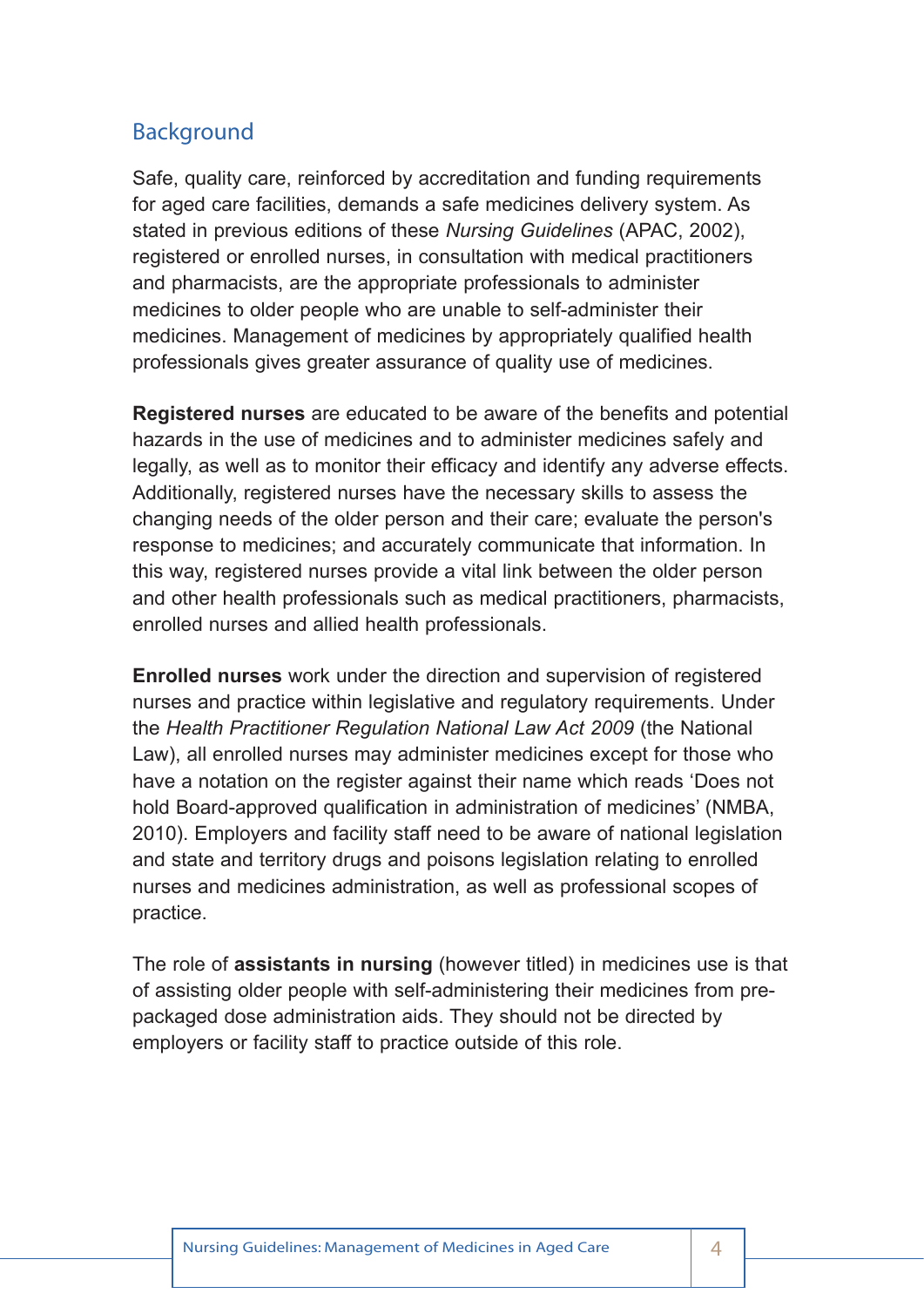The following practices pose risks to quality use of medicines:

- polypharmacy and the excessive use of tranquillisers and psychotropic agents;
- lack of processes for medicines review; and
- the administration of medicines by unqualified or inappropriately qualified staff.

Registered and enrolled nurses are increasingly concerned that in some circumstances assistants in nursing (however titled) and other unqualified or inappropriately qualified care workers are being directed to administer medicines to residents in aged care facilities.

While unqualified or inappropriately qualified care workers *can* be made aware of correct procedure for medicines delivery, they do not have the necessary education and knowledge required for making clinical judgements on *why* they are administering a medicine or *when* not to administer. It is for this reason that medicines administration by unqualified or inappropriately qualified staff has the potential for error and possible dire consequences. Without the necessary education, staff will be unable to identify side effects or adverse reactions requiring intervention.

Adequate resources should be made available by both governments and service providers of aged care to ensure medicines are able to be administered safely and within legislative requirements.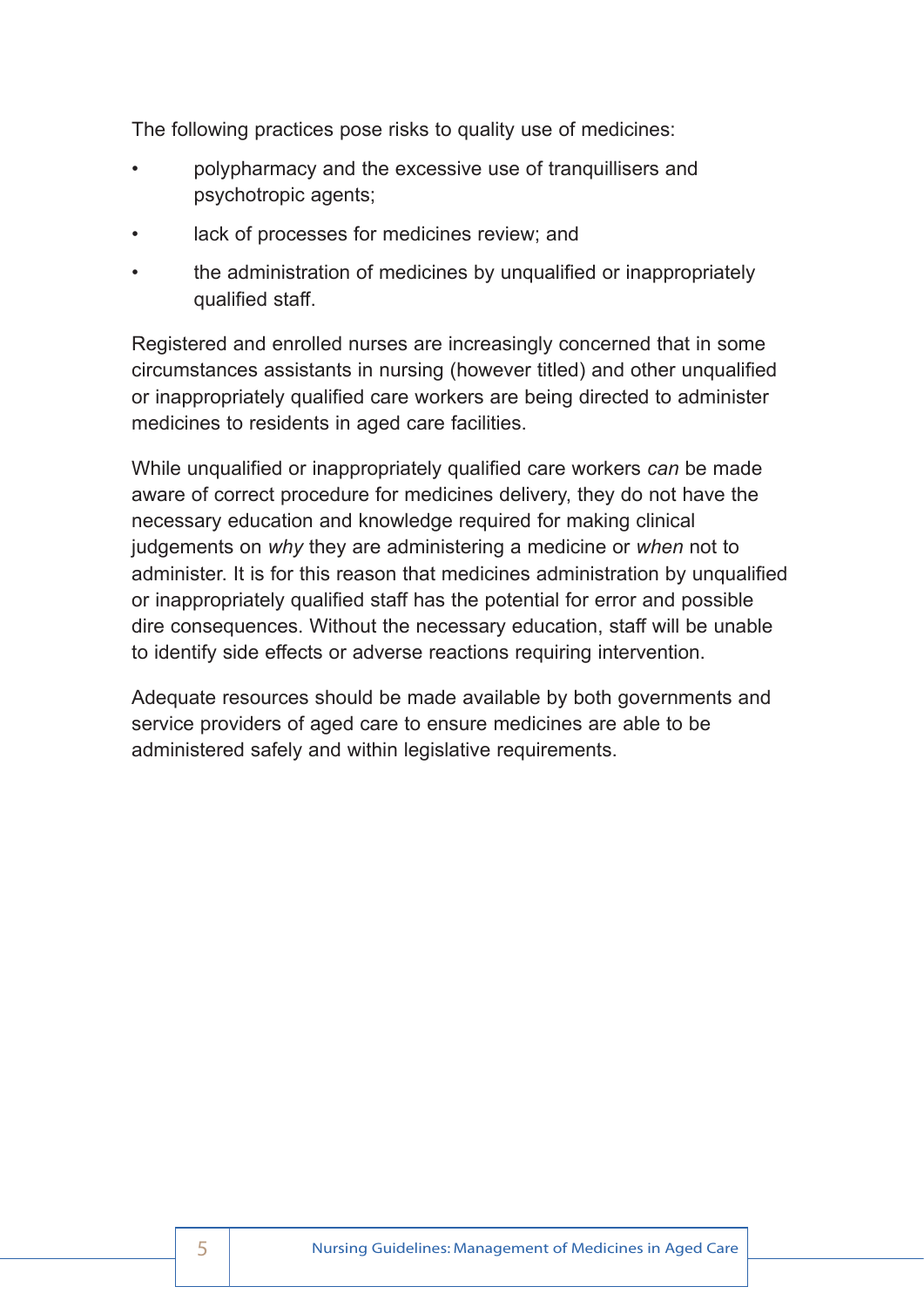## 1. Introduction

While medicines make a significant contribution to the treatment of ill health, the prevention of disease, increasing life expectancy and improving health outcomes, they also have the potential to cause harm. The quality use of medicines requires that the appropriate medicine is prescribed; that it is available at a price the individual can afford; and that it is prescribed, dispensed and administered correctly. The goal of any medicines service for older people is to promote quality of life.

Age-related changes in physiology affect the manner in which the body responds to and metabolises medicines. In addition to pharmacokinetic changes that occur as a result of normal healthy ageing, the effects of pathology must also be considered. A significant number of older people suffer from more than one chronic illness. The concurrent use of multiple medicines (or polypharmacy) occurs due to co-morbid chronic disease processes and is characterised by complex medicine regimens which can have equally complex interactive patterns. This makes evaluation of adverse drug reactions difficult, particularly as the incidence of these reactions increases with age.

Polypharmacy also increases the risk of adverse medicines events such as falls, confusion and functional decline. Older people are more likely to experience poor vision, hearing and memory loss and have altered metabolic rates, such as declining renal function. Changes in physiology, as well as to social and physical circumstances, can also contribute to the risk of adverse medicines events in older people. However, adverse reactions may go undetected because symptoms may be similar to problems associated with older age such as forgetfulness, weakness or tremor. Adverse reactions may also be misinterpreted as a medical condition and lead to the prescription of additional medicines.

These altered pharmacokinetic and pharmacodynamic changes associated with age and polypharmacy in older people require the specific pharmacological knowledge and skills of medical practitioners, pharmacists, registered nurses and enrolled nurses. The following are best practice guidelines for registered nurses and enrolled nurses in medicines management in aged care and are regarded as **minimum** standards for safe care and competent practice.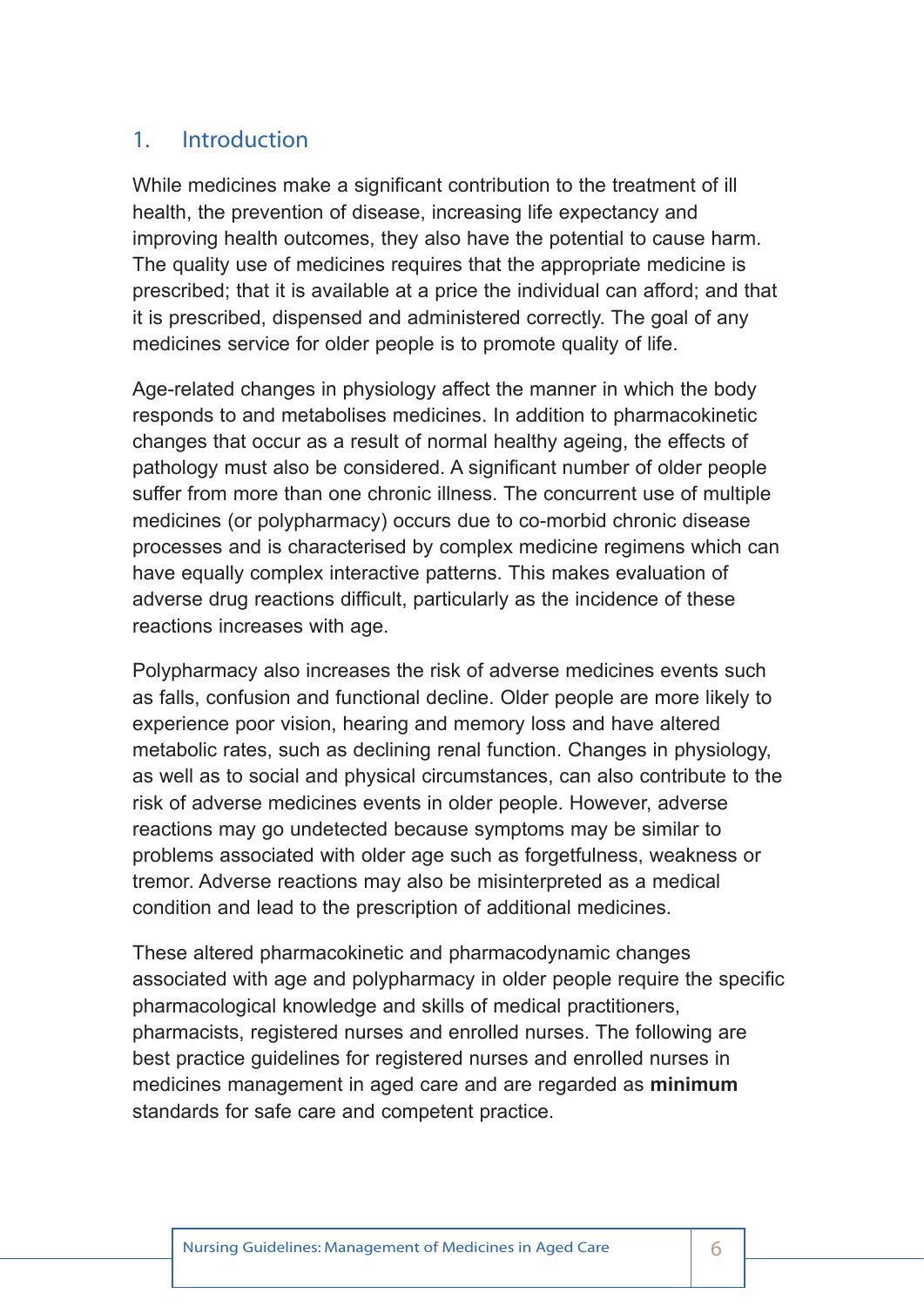The **overriding principles** on which these best practice guidelines are based are as follows:

- a) all persons receiving aged care services have the right to quality use of medicines;
- b) medicines have the potential for harm if not prescribed, dispensed and administered correctly;
- c) the right medicine in the right dose must be administered to the right person at the right time by the right route;
- d) all medicines administration should be documented;
- e) the person administering the medicine/s must know when and how to administer the medicine/s, why to administer, and when not to administer; and
- f) the person administering the medicine/s must be able to recognise adverse effects and respond appropriately, including reporting any adverse effects to the registered nurse or prescribing practitioner.

# 2. Rights of older people

- 2.1 Every person receiving aged care services is entitled to quality use of medicines through:
	- a) ongoing assessment by a health professional who is qualified to assess the physical, mental and socio-emotional status of the person and the ways in which medicines may affect them;
	- b) care from a health professional who is able to exercise clinical judgement with regard to medicines, integrating physical, mental and behavioural assessment with relevant contextual variables;
	- c) care by a health professional who is competent to act alone with regard to medicines in a situation where medical advice is not available;
	- d) care by a health professional who is able to collaborate with the person prescribing medicines (the prescribing practitioner) regarding the appropriateness of medicines in response to the older person's changing physical, mental and behavioural needs;
	- e) care by a health professional who is skilled and experienced in communicating with the older person, their families and other health personnel with regard to medicines;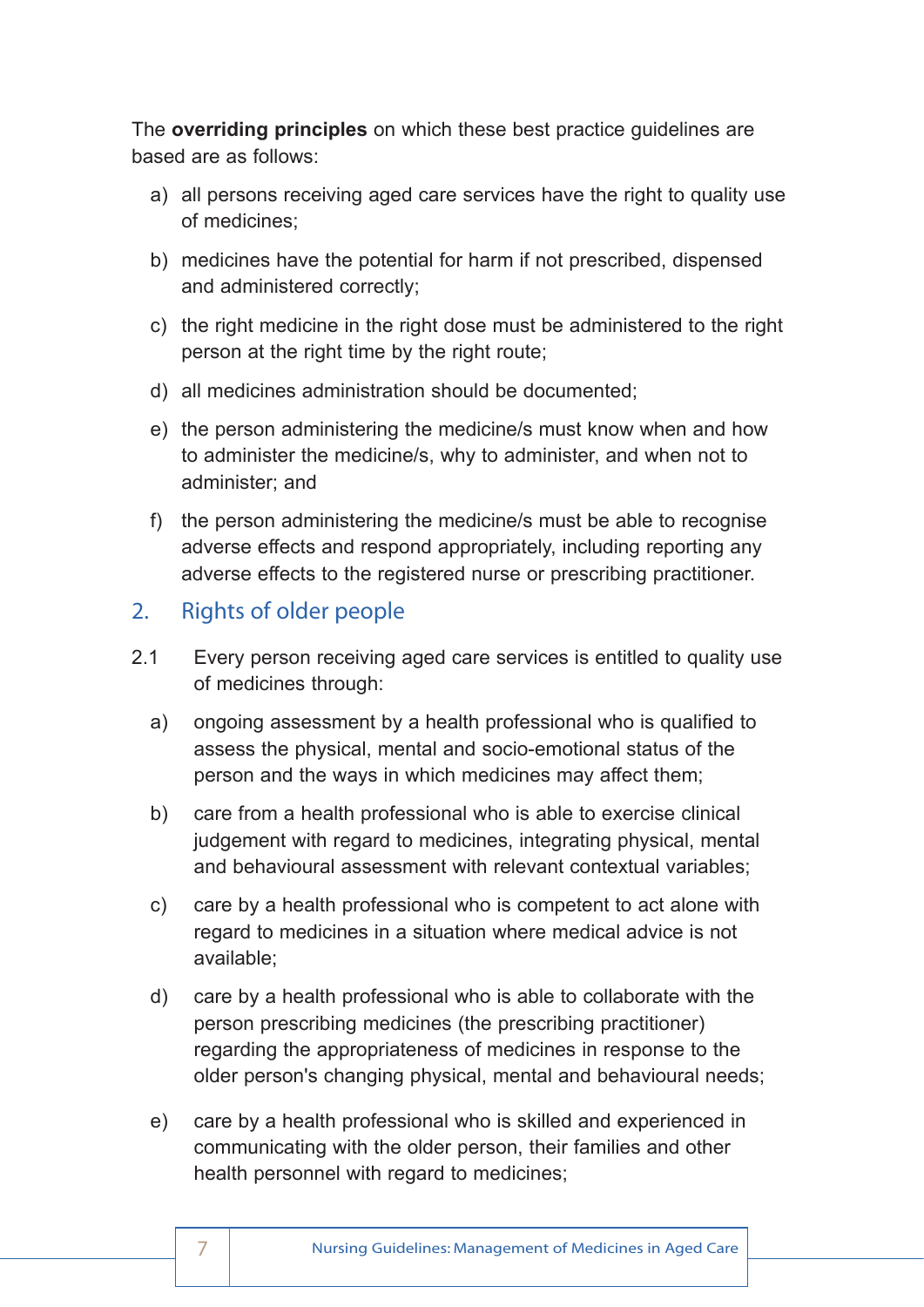- f) care by a health professional who is skilled and experienced in teaching and assisting the older person and their families to use medicines in a way which enhances quality of life, and promotes the safe use of medicines; and
- g) care by a health professional who recognises the dynamic nature of the older person's health status and is constantly evaluating the need for a response to any health status change.
- 2.2 Recipients of aged care services have a right to:
	- a) consent, or refuse consent, to a medicine;
	- b) management of medicines by appropriately qualified health professionals;
	- c) manage their own medicines regimen where possible;
	- d) regular review of their medicines regimen by appropriately qualified health professionals;
	- e) confidentiality in relation to their medicines regimen;
	- f) a medicines storage system which maintains their privacy as well as the efficacy and security of their medicines;
	- g) education, counselling and advocacy in relation to their medicine/s use;
	- h) the administration of medicines by appropriately qualified registered nurses and enrolled nurses in a manner which maintains personal dignity and safety;
	- i) know which pharmacist is dispensing their medicines; and
	- j) nominate their preferred pharmacist.
- 2.3 All older people have a right to a medicines regimen that is characterised by regular reviews and re-issuing of their medicines instructions by their treating and prescribing practitioner. Regular reviews should address issues of polypharmacy. It is the prescribing practitioner's responsibility to ensure that such reviews and instructions are attended at regular intervals or in accordance with state or territory legislative or regulatory requirements.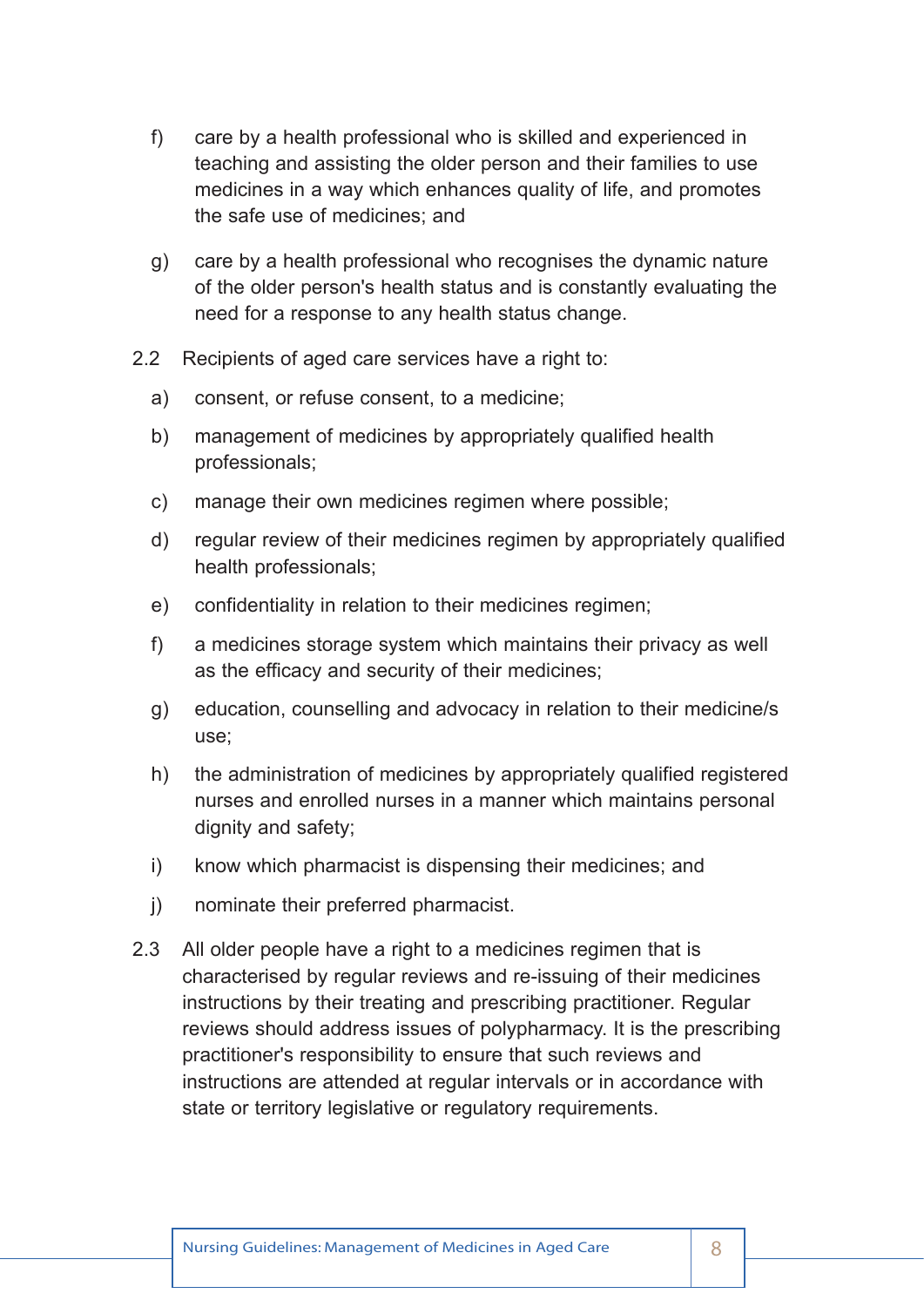# 3. Service provider's responsibilities

- 3.1 Aged care service providers have a responsibility to ensure quality use of medicines by:
	- a) employing registered nurses and appropriately qualified enrolled nurses to safely undertake the management, administration and (where appropriate) review of medicines;
	- b) providing resources to enable the medicines and the medicines chart to be available at the time and place of administration of the medicines. This may include use of the *National Residential Medication Chart* (NRMC)1 and the *National Interim Residential Medication Administration Chart* (NIRMAC)2 where these are legally permissible in the state or territory;
	- c) providing current medicines information (for example, on-line medicines information), which includes the name of each medicine, the schedule, the reason for its use in particular circumstances, the expected outcomes, contraindications for use, and possible side effects;
	- d) providing staff with current information and education on relevant drugs and poisons legislation and regulation;
	- e) providing registered nurses and appropriately qualified enrolled nurses with regular education regarding current trends in the use of medicines for older people and in specific age related health conditions;
	- f) providing a system for documentation of all medicines administration and medicines incidents where errors are accurately reported, assessed, and remedial action taken in a timely manner; and
	- g) providing a system of safe storage for all medicines, including those being self-administered by older people in residential aged care settings, which complies with relevant legislation and regulation.
- 1 www.medicareaustralia.gov.au/provider/pbs/fifth-agreement/supply\_ and\_pbs\_claiming.jsp
- 2 www.safetyandquality.gov.au/our-work/medication-safety/medication chart/national-interim-residential-medication-administration-chart/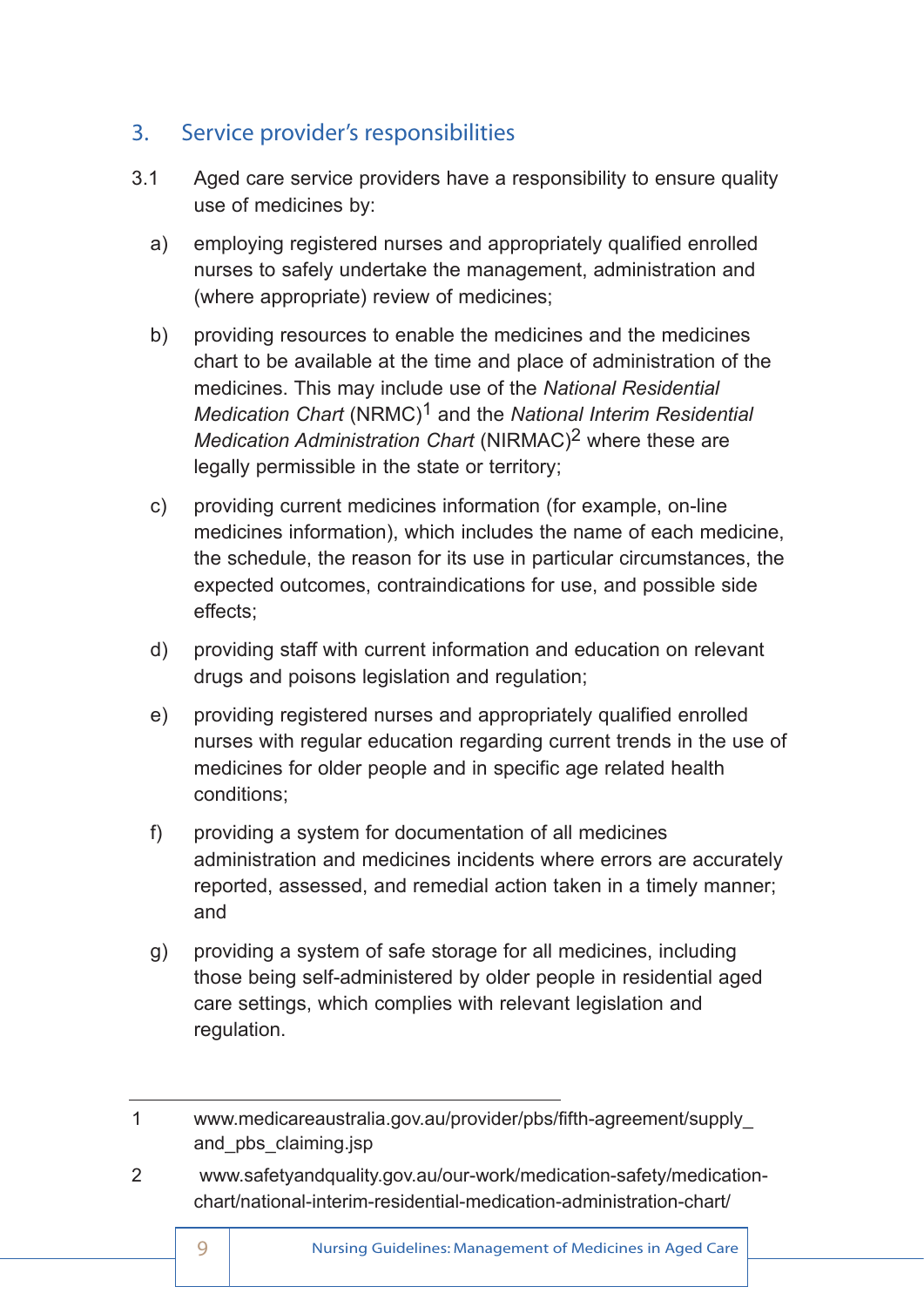- 3.2 Aged care service providers have a responsibility to ensure there are written policies and protocols, which reflect relevant legislative and regulatory requirements and which include:
	- a) the specific responsibilities of each health professional involved in medicines management, including the provision of information, prescribing, dispensing, administration, storage, disposal, and evaluation;
	- b) an acknowledgment of the arrangement of medicines into schedules, by clearly stating the organisation's policy, consistent with relevant legislation for each applicable division of the schedule, with particular and separate requirements for drugs of addiction and other restricted substances;
	- c) the specific requirements for the different routes of medicines administration;
	- d) the mechanism by which each older person can be correctly identified (for example, names or photographs); and
	- e) the mechanism by which medicines and medicines charts can accompany older people throughout the continuum of their care across a range of settings: if they are discharged from acute care; if they are receiving care in a community setting; if they are transferred to another facility, including a hospital; or if they are usually in residential care but are absent from the facility for any reason. This could be achieved by use of the *National Interim Residential Care Medication Administration Chart* (NIRMAC) where this is legally permissible in the state or territory.
- 3.3 Aged care service providers have a responsibility to provide medicines charts which contain:
	- a) the older person's identifying information;
	- b) a record of allergies or medicines sensitivities;
	- c) the consent of the older person or their representatives to their medicines regimen (where possible);
	- d) the name, strength, dose, route and frequency of the medicine/s;
	- e) the date of commencement of a medicine/s and duration where applicable;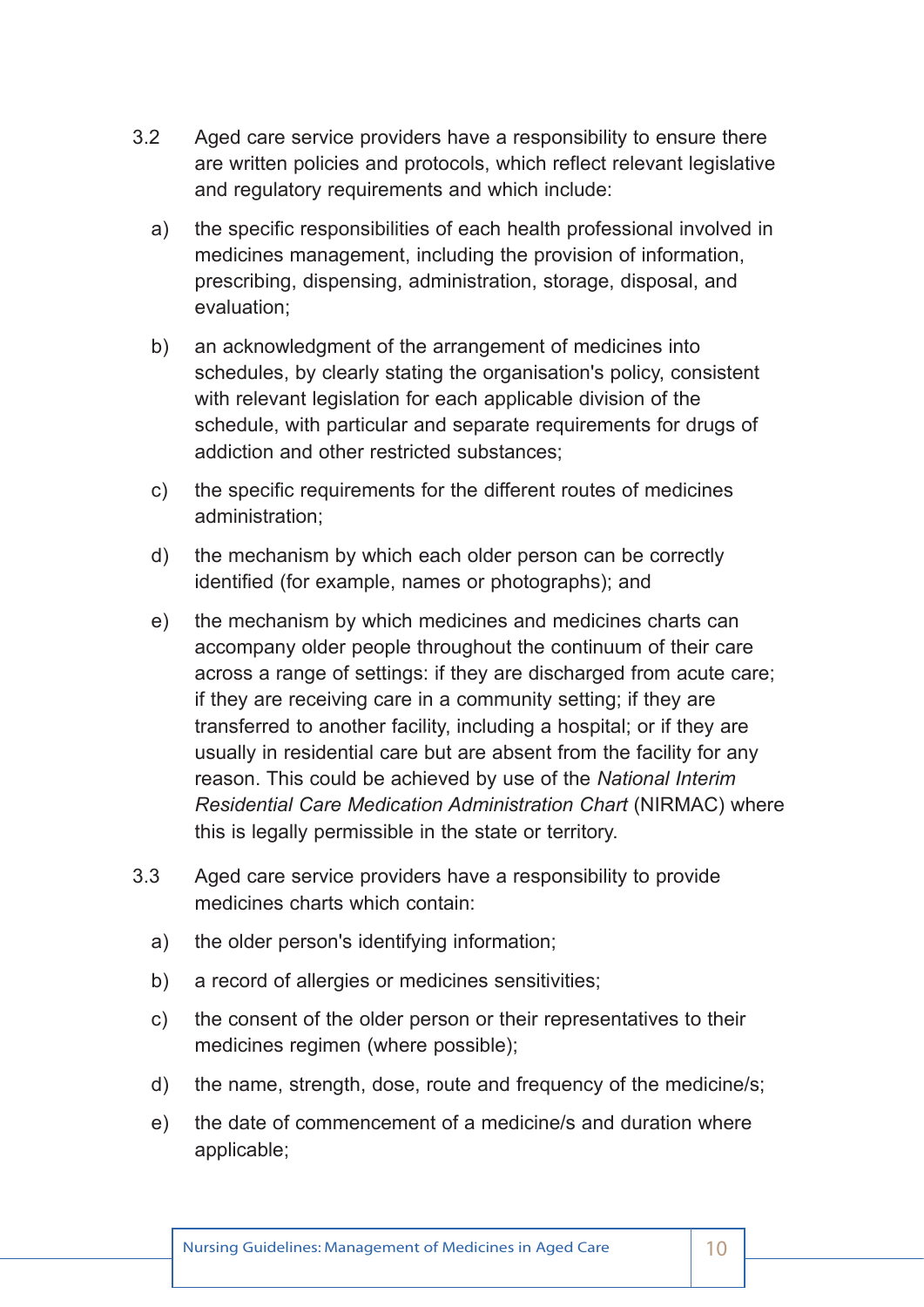- f) an identified space for the signature of the prescribing practitioner (unless using the NIRMAC where this is permissible in the state or territory; and
- g) the date of the medicines review.

## 4. Medicine advisory committee

4.1 Each aged care service should have a medicines advisory committee, whose objectives are to develop, promote, monitor and evaluate activities which support quality use of medicines.

Such a committee should include:

- a nurse practitioner (where available);
- registered nurses more than one position whenever possible (for example, Director of Nursing, Clinical Nurse Consultant, registered nurse) due to the extensive role they play in medicines administration;
- a medical practitioner;
- a pharmacist;
- a representative of the aged care provider; and,
- a consumer representative/s.
- 4.2 The responsibilities of the medicines advisory committee should include:
	- a) promotion and support of intra and interdisciplinary communication, collaboration and co-operation;
	- b) development and review of medicines policies and protocols;
	- c) development and review of a list of medicines, including unscheduled substances, able to be initiated by registered nurses;
	- d) maintenance of a register of incidents or errors related to medicines to enable analysis on trends and action taken;
	- e) monitoring of compliance to medicines policies and protocols;
	- f) monitoring of compliance to the review of older person's medicines regimens;
	- g) the review of medicines usage generally within the facility;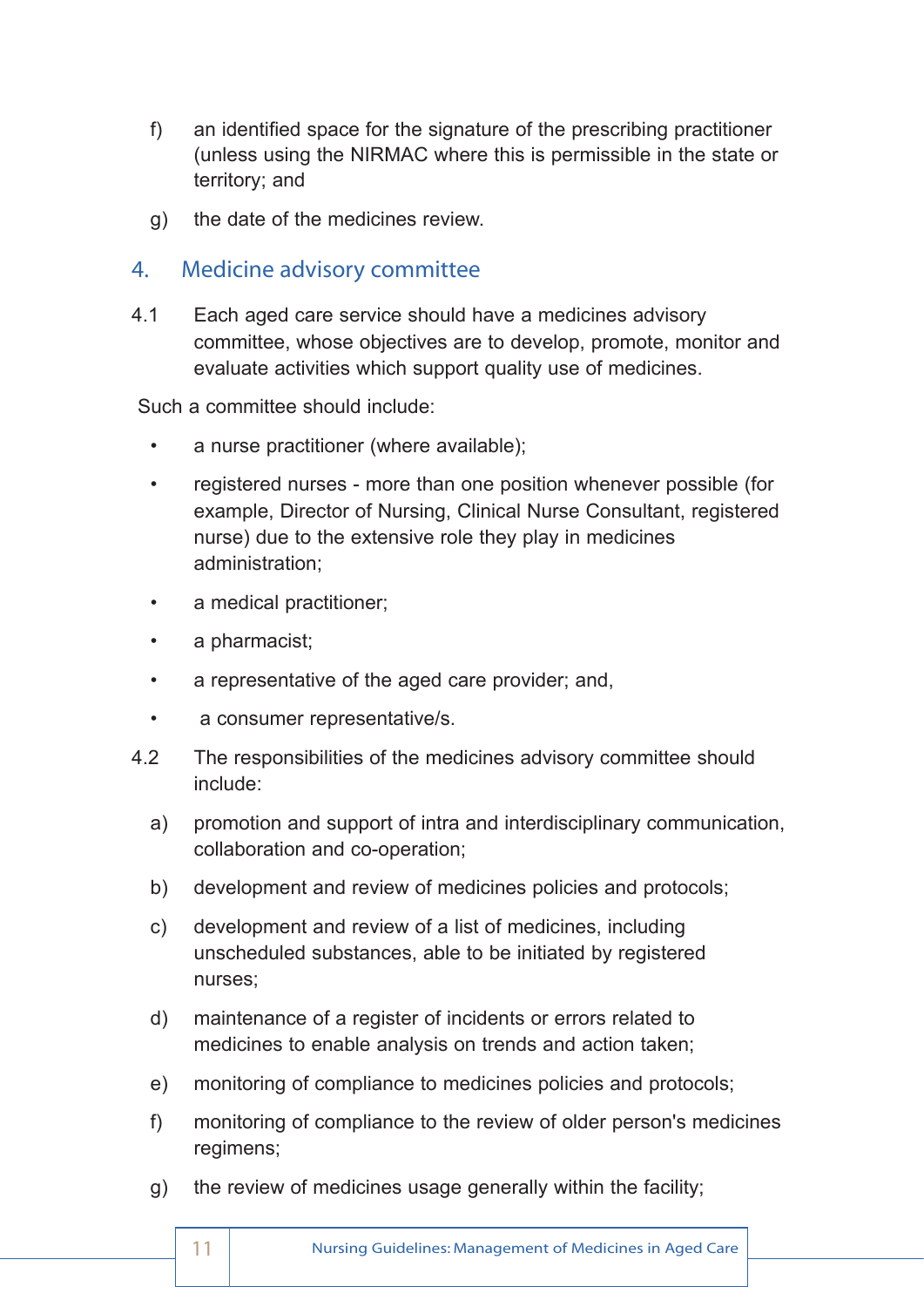- h) provision of advice on the implementation of national policies and relevant legislation and regulation:
- i) implementing and overseeing education programs related to quality use of medicines; and
- j) implementing and overseeing medicines quality improvement activities.
- 4.3 All activities of the committee must comply with requirements of the *Privacy Act 2001* and the privacy principles outlined in the Act.

## 5. Prescribing

5.1 Medicines should not be administered without a legible, signed and dated instruction from the prescribing practitioner, including: a nurse practitioner; medical practitioner; or dental practitioner, in the aged care service's designated medicines chart (this includes prescribing by electronic means).

Such instructions include:

- a) full name of the older person;
- b) name and strength of the medicine/s;
- c) dose, route and frequency of the medicine/s; and
- d) date of commencement and duration where applicable.
- 5.2 The *National Interim Residential Care Medication Administration Chart* may be used where this is permissible in the state or territory.

## 6. Dispensing and supply

- 6.1 Each aged care service should have access to a community pharmacist who can provide a medicines service, which includes:
- a) the dispensing and supply of medicines;
- b) the provision of information and advice:
- c) involvement in medicines education for the older person, health professionals and staff;
- d) involvement in the medicines advisory committee; and
- e) involvement in relevant quality improvement activities.

Nursing Guidelines: Management of Medicines in Aged Care | 12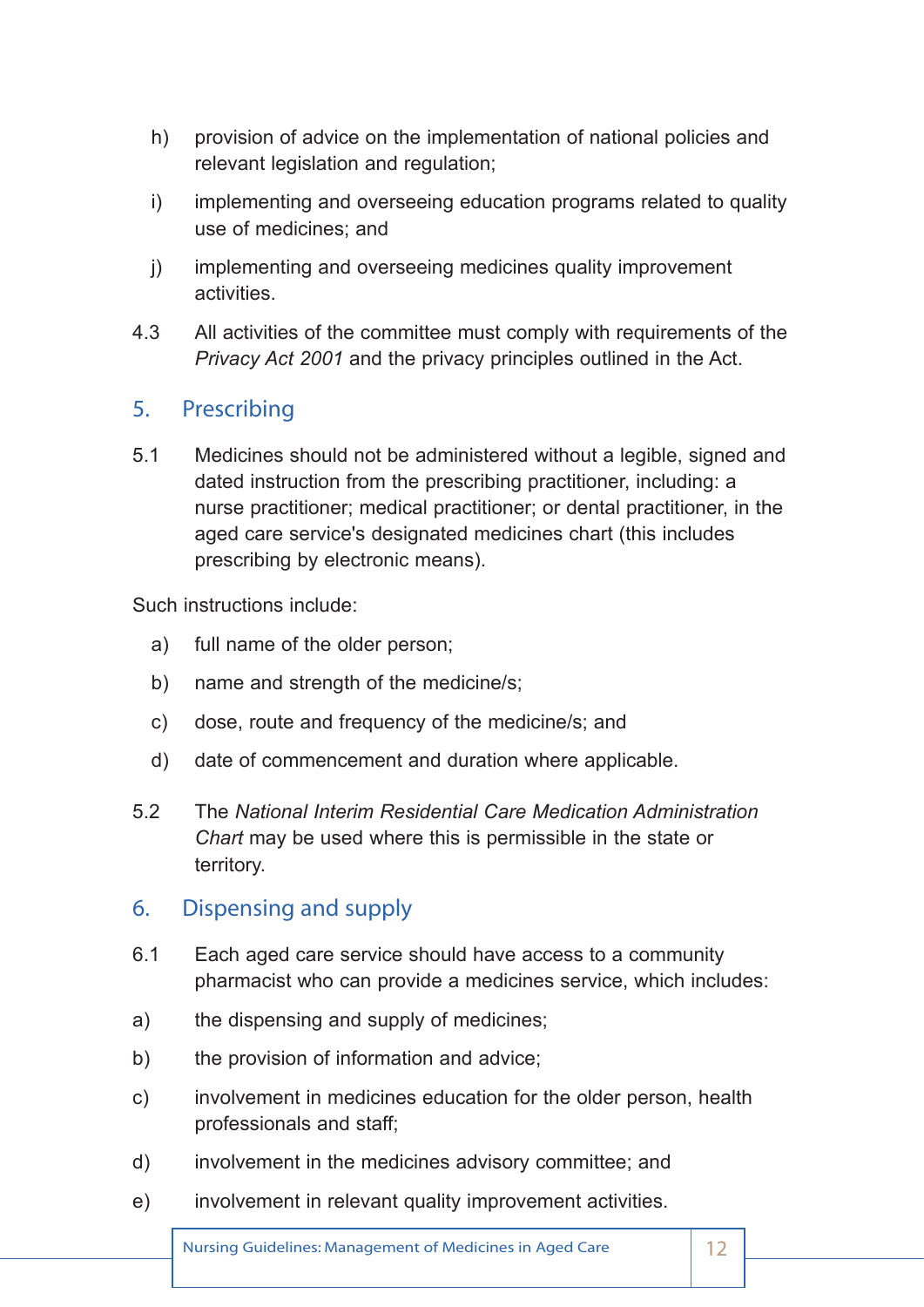# 7. Management of medicine regimens

#### **7.1 Administration**

The registered nurse is the appropriate person to manage the medicines regimen for the older person receiving aged care services and is key to quality use of medicines in aged care. Registered nurses are educated and competent to understand the therapeutic action of medicines, including the reason for their use, the effects of their use and to recognise adverse reactions and respond appropriately. Registered nurses use clinical judgement to assess whether medicines should be administered or withheld with regard to the consumer's health and family history, diagnosis, co-morbidities and health status. Under the supervision of registered nurses, enrolled nurses also administer medicines unless there is a notation on their registration to the contrary.

#### **7.2 Consent**

Every individual, or their representative, has the right to consent, or refuse consent, to a medicine. Any refusal of medicines, even medicines which are self-administered, must be documented in the medicines chart, and the registered nurse in charge and the prescribing practitioner advised. The treating medical practitioner, prescribing practitioner (if different) and aged care service provider should also be notified so appropriate intervention can be undertaken if required.

The registered nurse is able to provide information and education to individuals to encourage compliance. The registered nurse exercises professional judgement in assessing non-compliance and recommending appropriate interventions.

#### **7.3 Self administration**

When an older person has been assessed by a registered nurse and prescribing practitioner as capable of safely administering their own medicines, the individual should be enabled to do so, within written policies and protocols. Assessment that the older person may self-administer their medicines should be documented in their health record and/or medicines chart. Persons other than registered nurses or enrolled nurses, such as enrolled nurses not authorised to administer medicines or assistants in nursing (however titled), may **only** assist the older person to self-administer their medicines.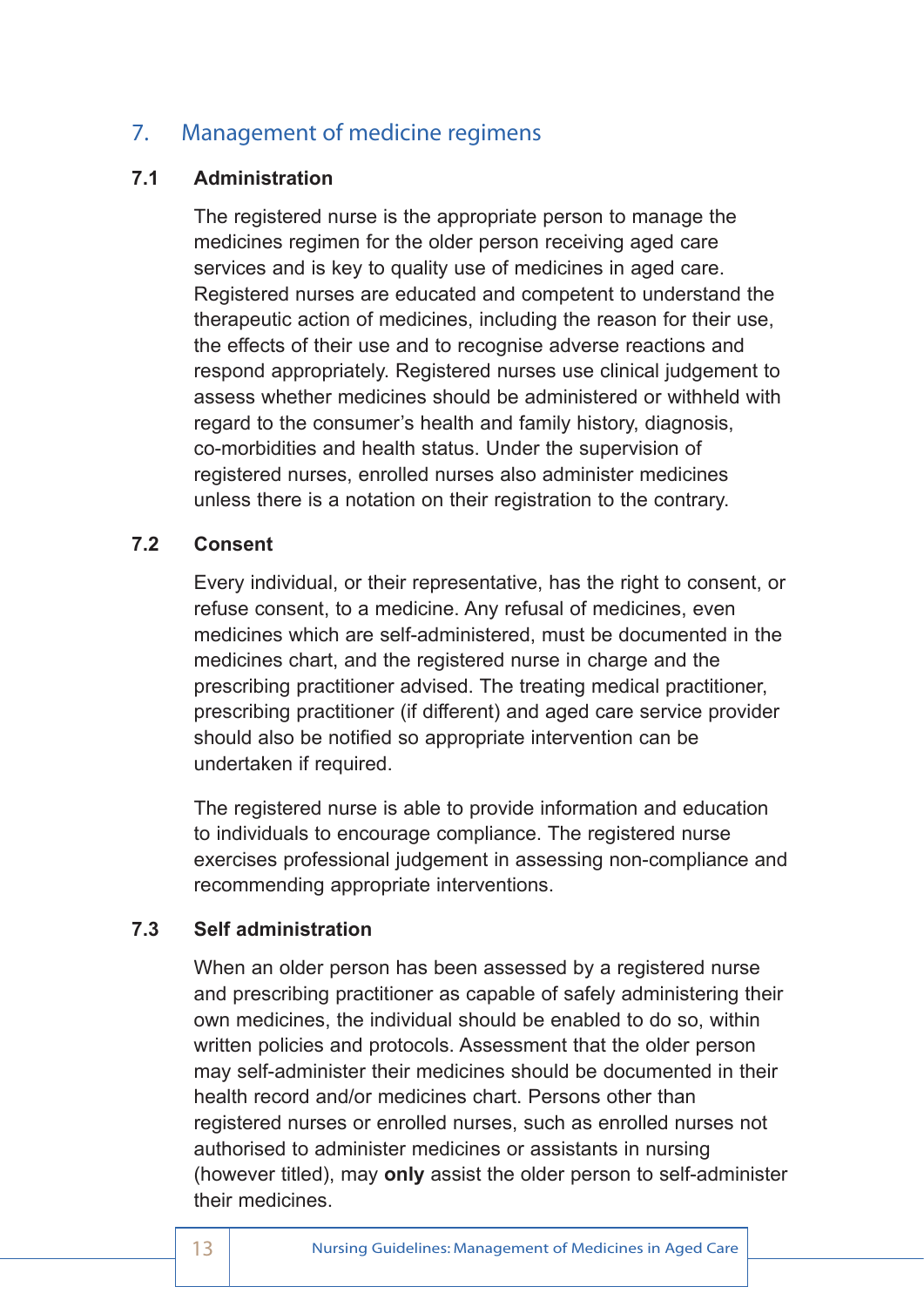All medicines administration should be documented, including selfadministered medicines. Secure storage of medicines for selfadministration must be provided. This is the responsibility of the aged care service provider.

#### **7.4 The role of the registered nurse and enrolled nurse**

- 7.4.1 Enrolled nurses may administer medicines unless there is a notation on their registration to the contrary. They must comply with relevant state and territory legislative requirements, and be covered by written organisational policies and protocols. Enrolled nurses work under the direction and supervision of registered nurses. At all times, the enrolled nurse retains responsibility for their actions and remains accountable to the registered nurse for all delegated functions.
- 7.4.2 Registered nurses may delegate medicines administration to appropriately qualified enrolled nurses, having regard to state/ territory legislation and regulations and the Nursing and Midwifery Board of Australia (NMBA) policies, standards and guidelines.
- 7.4.3 Registered nurses and enrolled nurses have a duty of care to older persons receiving aged care services, are accountable for their actions within legislation and regulation, and have a professional responsibility within national nursing codes of professional conduct, codes of ethics and standards for practice.
- 7.4.4 In order to ensure safe care and competent practice, registered nurses and enrolled nurses must be provided with the resources and an appropriate environment to fulfill their responsibilities according to these best practice medicines management guidelines.
- 7.4.5 The role of the registered nurse and enrolled nurse includes:
	- a) administration of medicines;
	- b) supervision of individuals who are self-administering medicines;
	- c) recording of any medicines administered, withheld or refused;
	- d) compliance with legislative requirements and organisational policies and protocols, in particular, medicine incident and error recording and reporting requirements;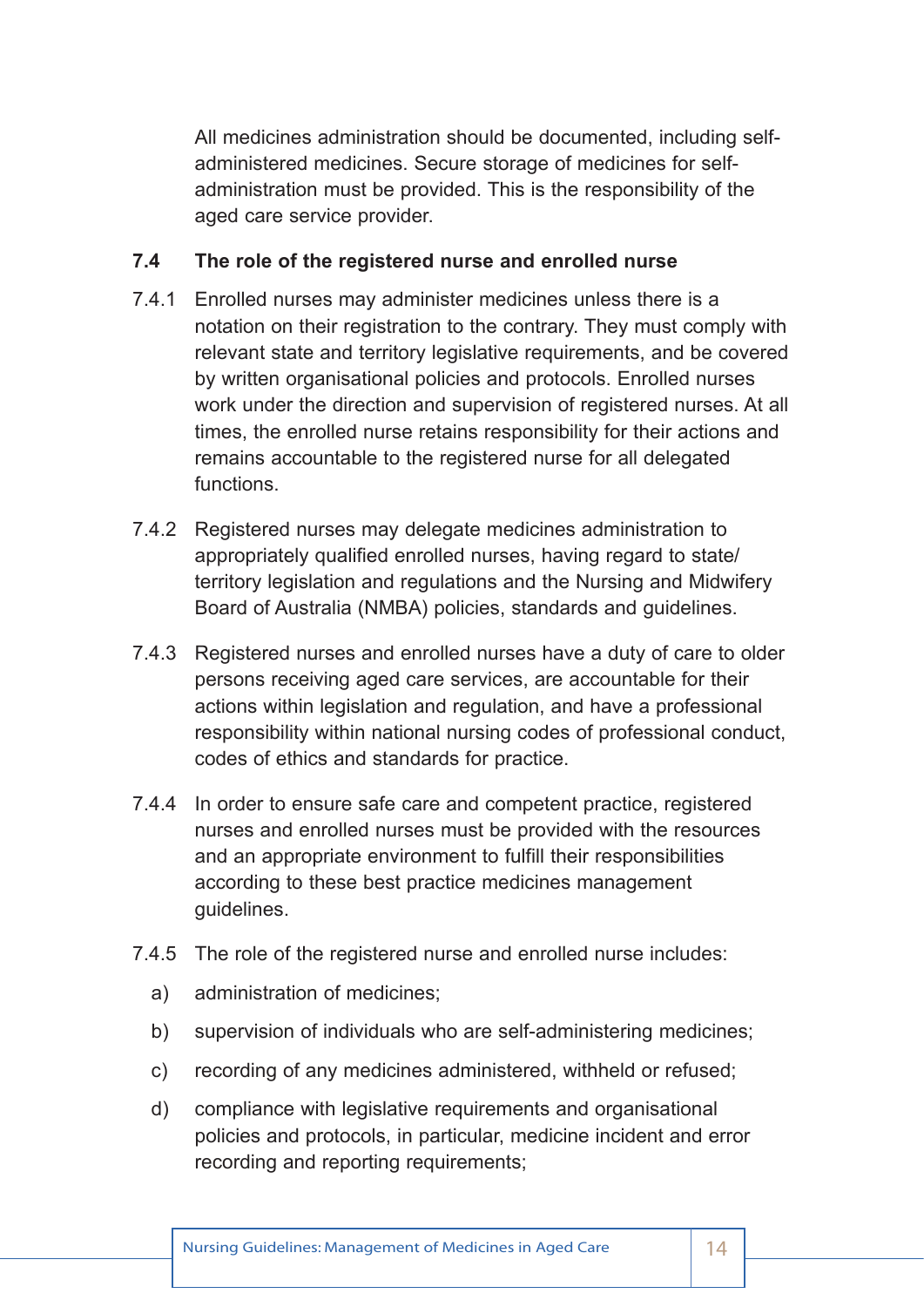- e) participation in medicines quality improvement activities;
- f) maintenance of competence, contemporary knowledge and skills in relation to pharmacology and health assessment; and
- g) a knowledge of pharmacokinetics, pharmacodynamics and pharmacogenetics, as well as polypharmacy issues for older persons.
- 7.4.6 Additionally, the role of the registered nurse in relation to quality use of medicines includes:
	- a) assessment of the health status of the older person;
	- b) exercising decision making skills and professional judgement in relation to medicines use, including knowing why to administer, how to administer, when to administer, when not to administer, and when to report or refer to a medical practitioner, other prescribing practitioner, such as a nurse practitioner, or a pharmacist;
	- c) coordination, implementation, supervision, ongoing monitoring and evaluation of safe medicines administration practices;
	- d) monitoring and evaluation of medicines use, including reporting and recording of reactions to medicines and the initiation of required interventions in consultation with medical practitioners or other prescribing practitioners, and pharmacists;
	- e) monitoring and encouragement of compliance with medicines use;
	- f) consideration of utilisation of nursing interventions which do not involve medicines use, particularly in relation to medicines ordered 'when required', or in the situation where consent to medicine use has not been given or has been withdrawn by the older person;
	- g) provision of information and education to consumers of aged care services in relation to medicines use;
	- h) provision of education to carers, other health care workers and students in relation to all aspects of medicines use;
	- i) provision of advocacy on behalf of consumers of aged care services in relation to all aspects of their use of medicines; and
	- j) delegation of medicines administration to enrolled nurses.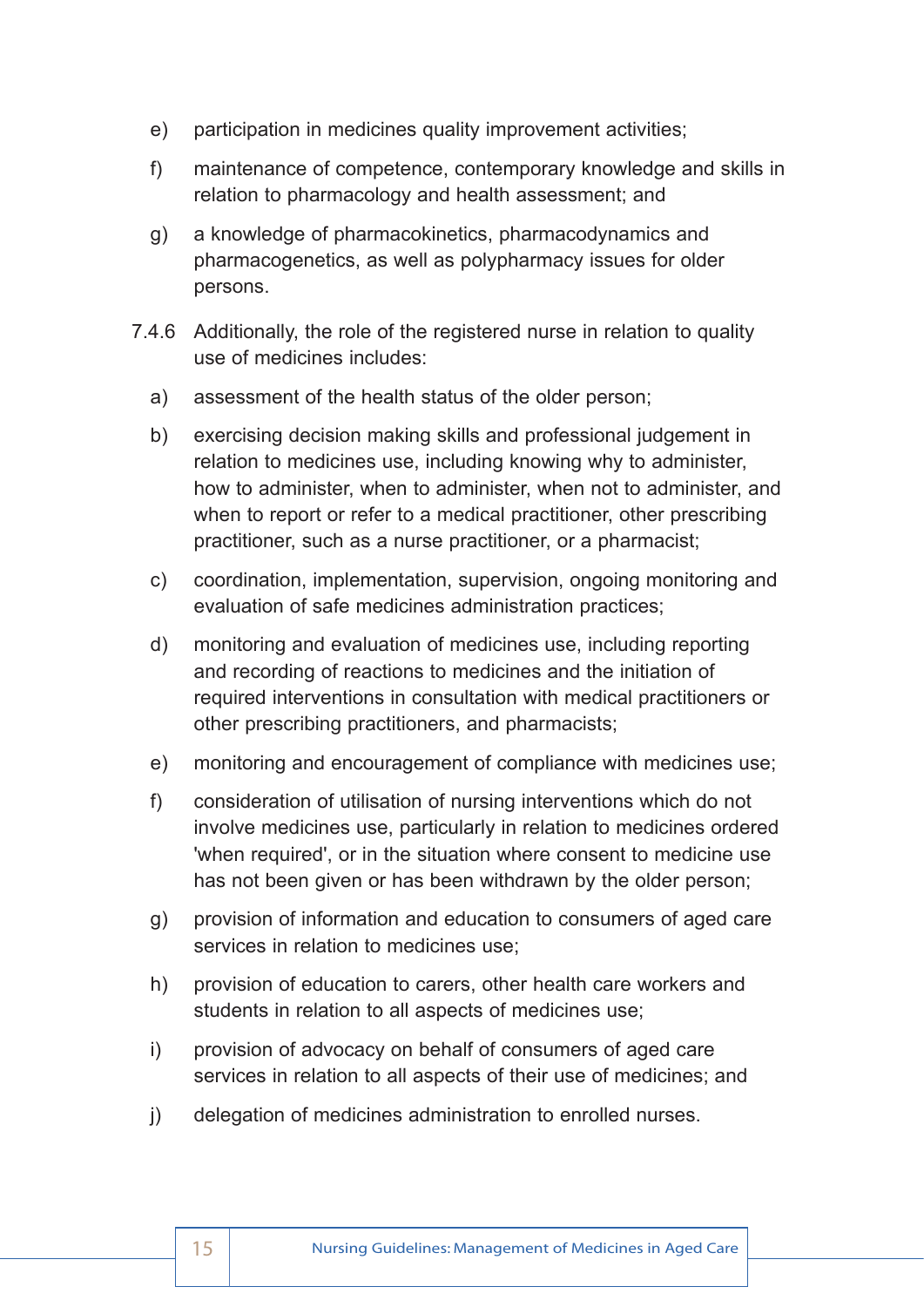7.4.7 No medicine is to be administered to an older person unless it has been prescribed by a prescribing practitioner and dispensed by a pharmacist into an individual container or pack labelled with the person's name, the name and strength of the medicine and the dosage, frequency and route of administration. The only exception is for nurse initiated medicines, given in accordance with legislative regulation and organisational policy, for example, paracetamol, glycerine suppositories, coloxyl or coloxyl with senna.

 If registered and enrolled nurses are administering medicines from a Dose Administration Aid (DAA), which can consist of an individualised medicine regimen blister pack, bubble pack or sachet, then the DAA must be packaged and fully labelled by a pharmacist. Nurses take responsibility for identifying each individual medicine to be given, prior to administration. Registered and enrolled nurses must not administer from DAA's where individual medicines cannot be clearly identified. Where this occurs, nurses must consult the pharmacist and return the DAA to them for repackaging.

- 7.4.8 Ideally medicines must be administered to older persons from their own dispensed medicine containers (see 7.4.7). The nurse who removes the medicine from the dispensed medicines container must also administer the medicine to the person and sign the medicines chart at the time of administration.
- 7.4.9 Medicines dispensed for one person must not be administered to any other person.
- 7.4.10 All medicines must be administered with consideration for infection control and standard precautions principles.
- 7.4.11 Work health and safety principles must be observed during medicines administration.
- 7.4.12 In addition to regular reviews by the prescribing practitioner of each person's medicines regimen, the registered nurse will exercise clinical judgement to determine if more frequent reviews, or instructions, are required.
- 7.4.13 Questions or concerns of the nurse regarding a person's medicines must be directed to either the prescribing practitioner or the pharmacist prior to administration.

Nursing Guidelines: Management of Medicines in Aged Care | 16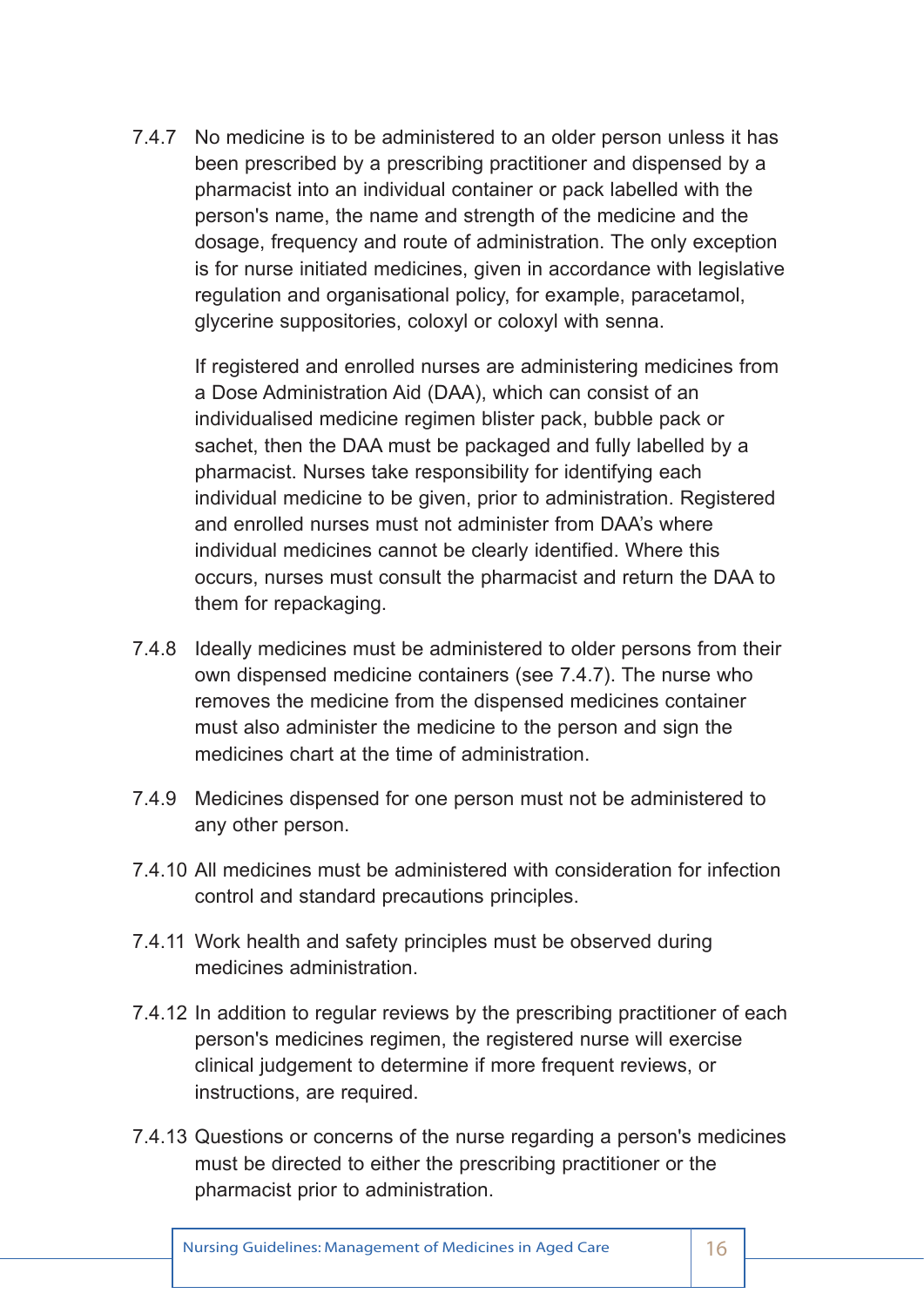#### **7.5 The role of the nurse practitioner**

Nurse practitioners are authorised to prescribe medicines and must meet the same standard of care that applies to medical practitioners and dentists. In aged care settings nurse practitioners have an important role in educating service providers, consumers and other nurses about quality use of medicines; and, being involved in quality improvement activities, including the review and evaluation of medicines systems.

#### **7.6 'When required' (PRN) medicines**

'When required' or PRN medicines are those which are ordered by a prescribing practitioner for a specific person and recorded on that person's medicines chart to be taken only as needed. The registered nurse, using clinical judgement, initiates, or delegates to an enrolled nurse to administer the medicine/s, when necessary. The administration of PRN medicines must be recorded on the person's medicines chart.

#### **7.7 Nurse initiated medicines**

Registered nurses may use their clinical assessment and judgement to initiate, or delegate to an enrolled nurse in certain circumstances, Schedule 2 (S2) medicines, in accordance with their state or territory legislation and organisational guidelines. When deciding to initiate a medicine for a person the nurse should consider the context of the resident's total daily medicines regimen, any known allergies or previous adverse medicines events or adverse drug reactions experienced by that person. All adverse medicines events or adverse drug reactions should be reported in accordance with the service provider's policy. The policy should specify that any doses of nurse-initiated medicine administered to a person should be recorded in a document that is accessible to other health care professionals and care workers. This documentation should include comment on the outcome of the medicine. A record of any nurse initiated medicines should also be included on the person's medicines chart.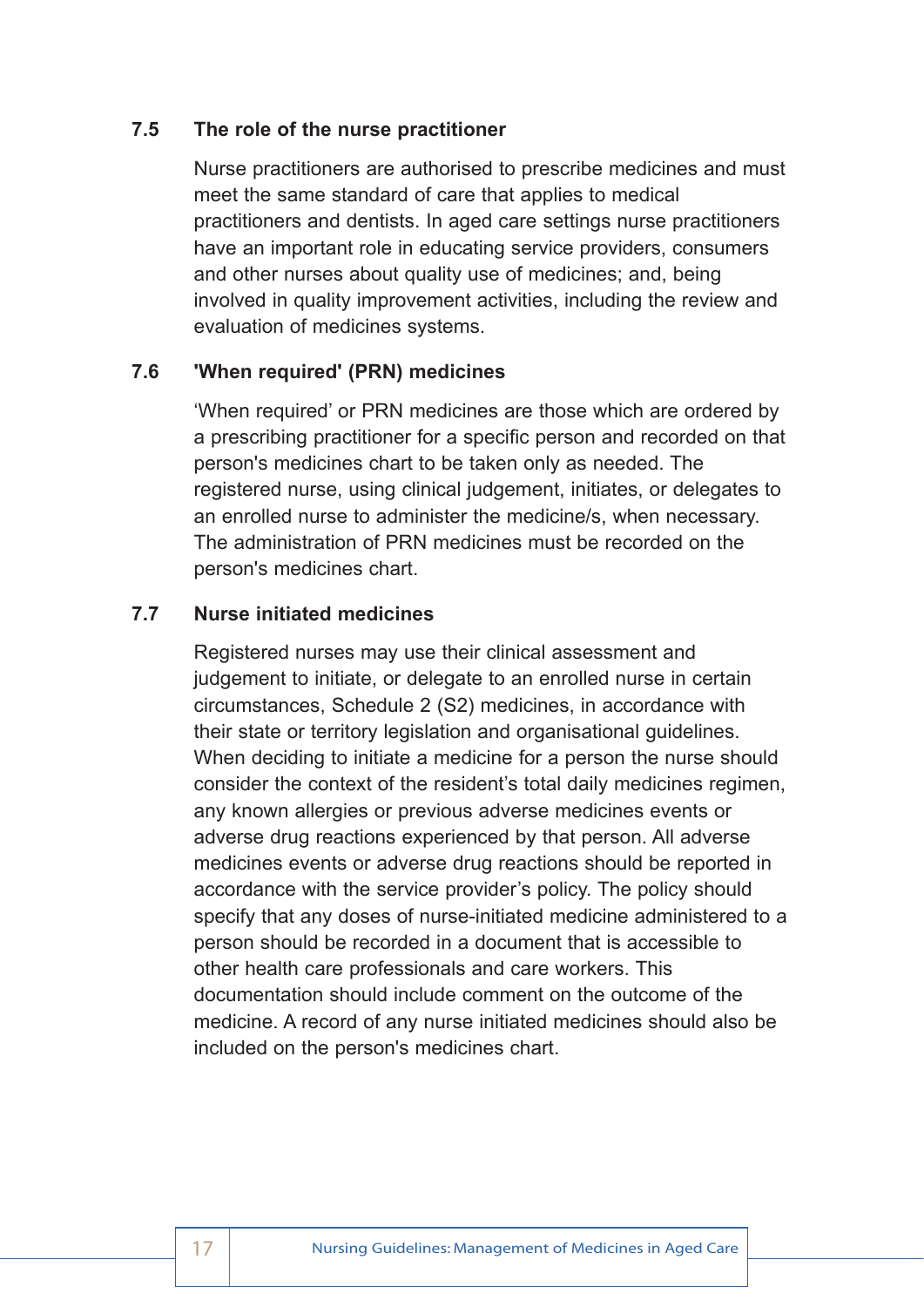#### **7.8 Standing orders**

Standing orders, covering Schedule 4 (S4), Schedule 8 (S8) medicines and other restricted substances, may be written by a prescribing practitioner for the administration of a medicine to an individual in the case that a particular circumstance arises. Currently all medicines in aged care services (with the exception of nurse initiated medicines detailed in 7.7) are dispensed for individuals on the written instructions of the prescribing practitioner, including: a nurse practitioner, medical practitioner, or dental practitioner. The absence of general stocks of S4, S8, or other restricted substances in aged care services makes the use of standing orders for the administration of these medicines in aged care services, inappropriate. Where standing orders are required in special circumstances in the community, service providers should have policies and procedures in place for their use.

Standing orders must be in accordance with state and territory drugs and poisons legislation.

#### **7.9 Emergency medicine instructions**

7.9.1 In an emergency, a medicine instruction may be given by telephone, facsimile or by email. Emergency medicines instructions are only for emergency use.

 These instructions are not an acceptable substitute for a comprehensive medicines policy for the regular and routine management of medicines which is responsive to predictable changes in medicines requirements.

- 7.9.2 The registered nurse or enrolled nurse taking an emergency medicine instruction by:
	- *telephone*, should verify the prescriber, write the instruction in permanent ink directly onto the person's medicines chart, confirm the instruction with the prescriber, and sign and date the chart. Best practice requires a second nurse be present to check the instruction with the prescriber.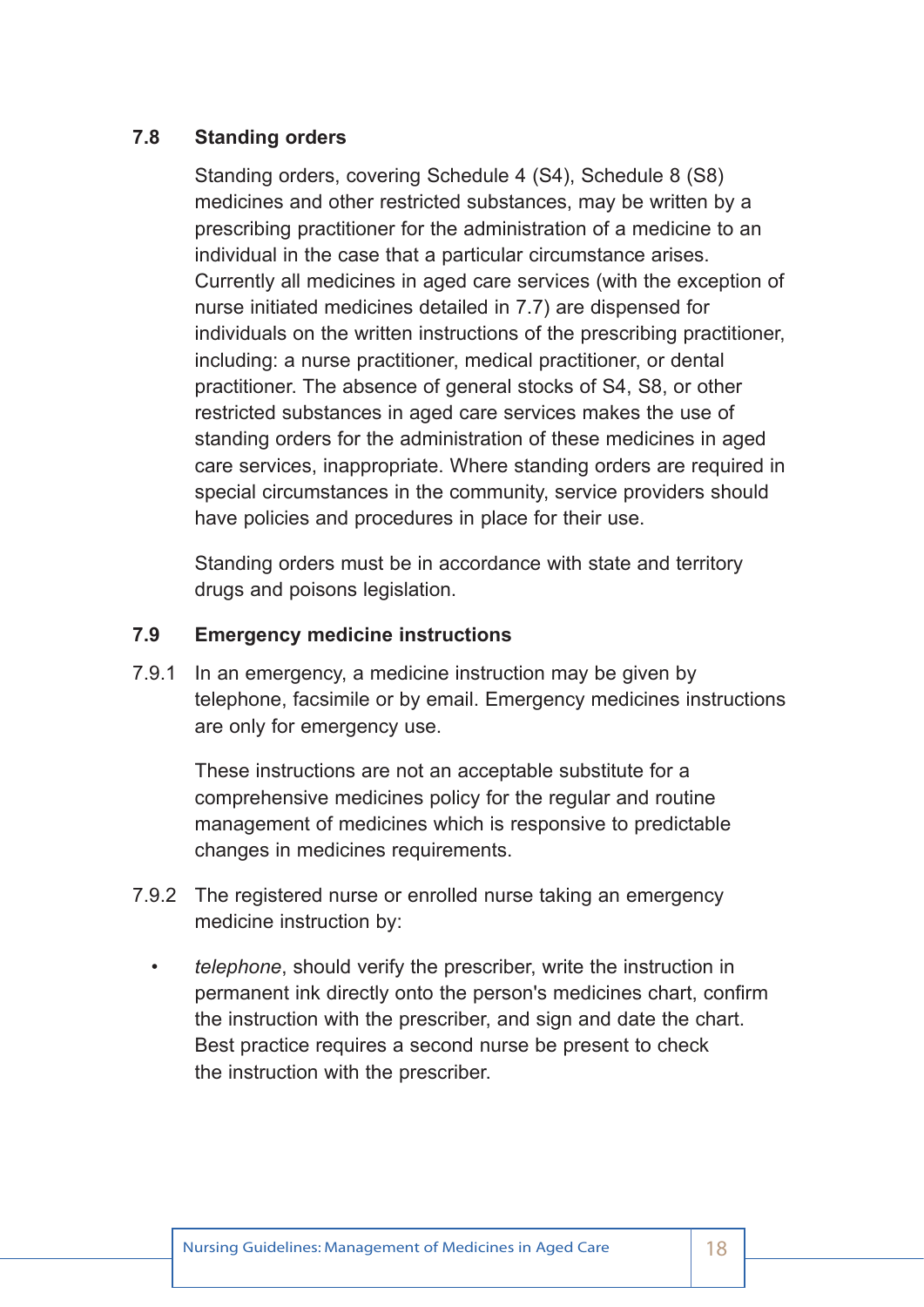Any emergency telephone medicines instruction must be confirmed in writing by the prescribing practitioner. It is the responsibility of the prescribing practitioner issuing an emergency telephone medicines instruction to notify the pharmacist, and to confirm the emergency medicines instruction in writing within 24 hours, or according to the requirements of state or territory legislation.

• *facsimile or email*, should write the instruction directly onto the person's medicines chart in permanent ink, and sign and date the chart. The facsimile or email should be placed in the person's medicines chart.

#### **7.10 Monitoring**

- 7.10.1 Registered nurses and enrolled nurses have a professional responsibility to participate in medicines audits as a part of routine quality improvement activities.
- 7.10.2 Registered nurses and enrolled nurses have a professional responsibility to report misuse or misappropriation of medicines. Organisations should have in place written policies and protocols which clearly identify the process by which this is to be undertaken, and the expected outcomes.

#### **7.11 Evaluation**

Registered nurses and enrolled nurses should monitor each person receiving a medicine/s, and exercise professional judgement to:

- a) evaluate all medicines use for appropriateness, unwanted side effects, allergies, toxicity, medicines intolerance, medicines interactions and adverse reactions, and document and report them; and
- b) ensure that medicines instructions are regularly reviewed for each individual, in conjunction with the provider of aged care services, the prescribing practitioner and the pharmacist.

#### **7.12 Non prescription and unscheduled substances**

7.12.1 An individual has the right to request a non-prescription substance, including herbal, homeopathic, non-Australian manufactured and 'over the counter' S2, S3, and unscheduled substances.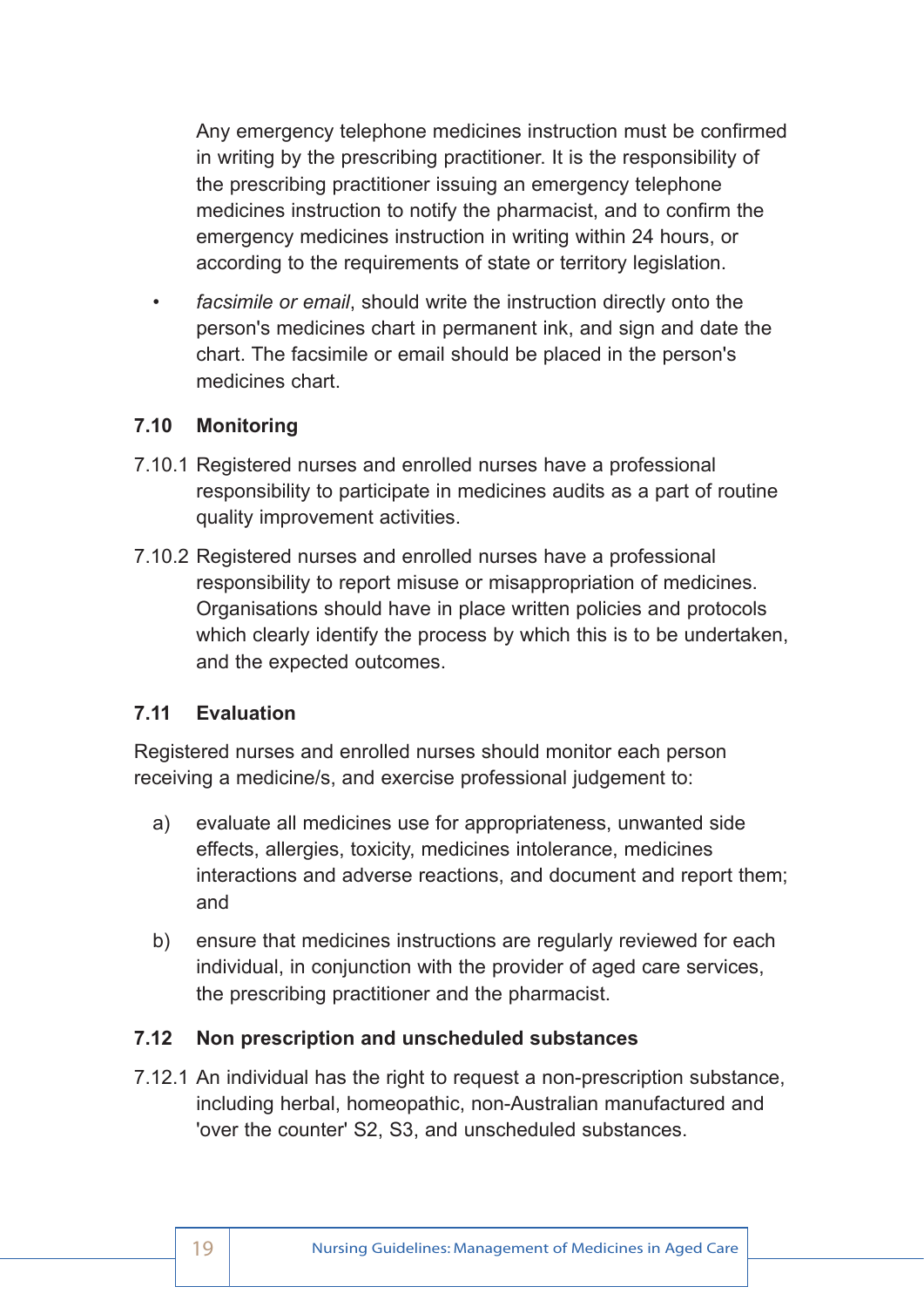- 7.12.2 Older people and their carers have a responsibility to inform health professionals of all medicines being taken, including complementary, alternative or self-prescribed medicines.
- 7.12.3 The registered nurse or enrolled nurse should identify these medicines on the person's medicines chart.
- 7.12.4 It is important that the ingredients contained in the non-prescription substance are assessed by the prescribing practitioner and the pharmacist to determine compatibility with other medicines being taken by the person. The prescribing nurse practitioner, medical practitioner, or dental practitioner must document endorsement of the use of such substances in writing on the medicines chart.
- 7.12.5 The registered nurse or enrolled nurse should:
	- a) not initiate, supply or administer non-prescription substances unless they have been approved in writing by the prescribing nurse practitioner, medical practitioner or dental practitioner or included in the list of nurse-initiated medicines by the medicines advisory committee; and
	- b) document the use of any such substances.

## 8. Documentation

- 8.1 All medicines administration must be documented in the medicines record or chart. Such documentation should occur simultaneously with administration and be legible, accurate and meet legislative and organisational requirements, as well as any specific policy requirements of the facility.
- 8.2 The medicines chart should contain at a minimum the complete name and date of birth of the older person, and, where possible, a current photograph for identification purposes. Older people with similar or the same names must have alerts written on their charts.
- 8.3 The medicines chart should have a separate section for PRN medicines; nurse-initiated medicines; once only doses of medicines; medicines which are self-administered by the individual; any complementary, alternative or self-prescribed medicines being taken; and emergency telephone/facsimile/email instructions. The medicines chart should also note any allergies or previous adverse drug reactions; and indicate when medicines review is required.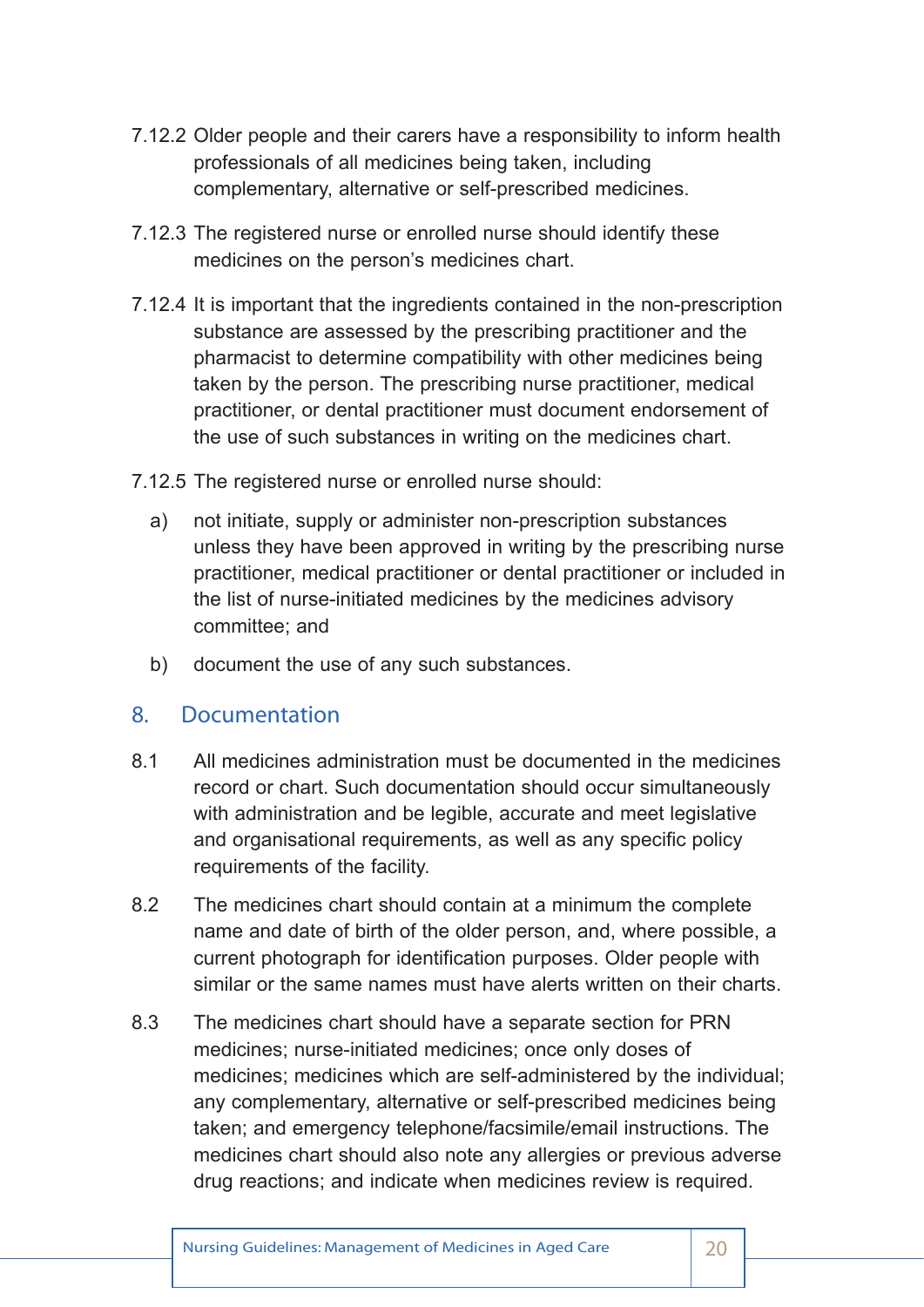- 8.4 If alternative methods of administering medicines are appropriate, for example, crushing or dispersing tablets, this should also be indicated on the medicines chart. Nurses should be aware of the medicines which can or cannot be reconstituted for administration. (SHPA, 2011)
- 8.5 The transcription of medicines orders increases the margin for error, and should only be carried out where it is supported by legislation and organisational policies and protocols.

## 9. Dose administration aids

- 9.1 A Dose Administration Aid (DAA) may consist of a blister pack, bubble pack or sachet system. These were developed to make it easier for the older person to **self-administer** their medicines by arranging the medicines into individual doses according to the prescribed dose schedule. Assistants in nursing (however titled) may only **assist** the older person to **self-administer** their own medicines.
- 9.2 Assessment of a person who is likely to benefit from the use of a DAA should be undertaken by the prescribing practitioner in collaboration with other members of the medicines team who may include: nurse practitioner, registered nurse, medical practitioner, and pharmacist.
- 9.3 Confirmation that a person is competent to self-administer their medicines using a DAA should be documented in the person's health record and/or their medicines record, by the prescribing practitioner.
- 9.4 Where the person is not self-administering medicines, a registered nurse or enrolled nurse should administer **all** medicines (whether by use of a DAA or not).
- 9.5 DAAs are not intended to give direction to the person administering the medicine as to why a particular medicine is being administered, when not to administer the medicine, nor information about the appropriateness of a particular medicine, including: toxicity, intolerance, interactions and potential adverse reactions.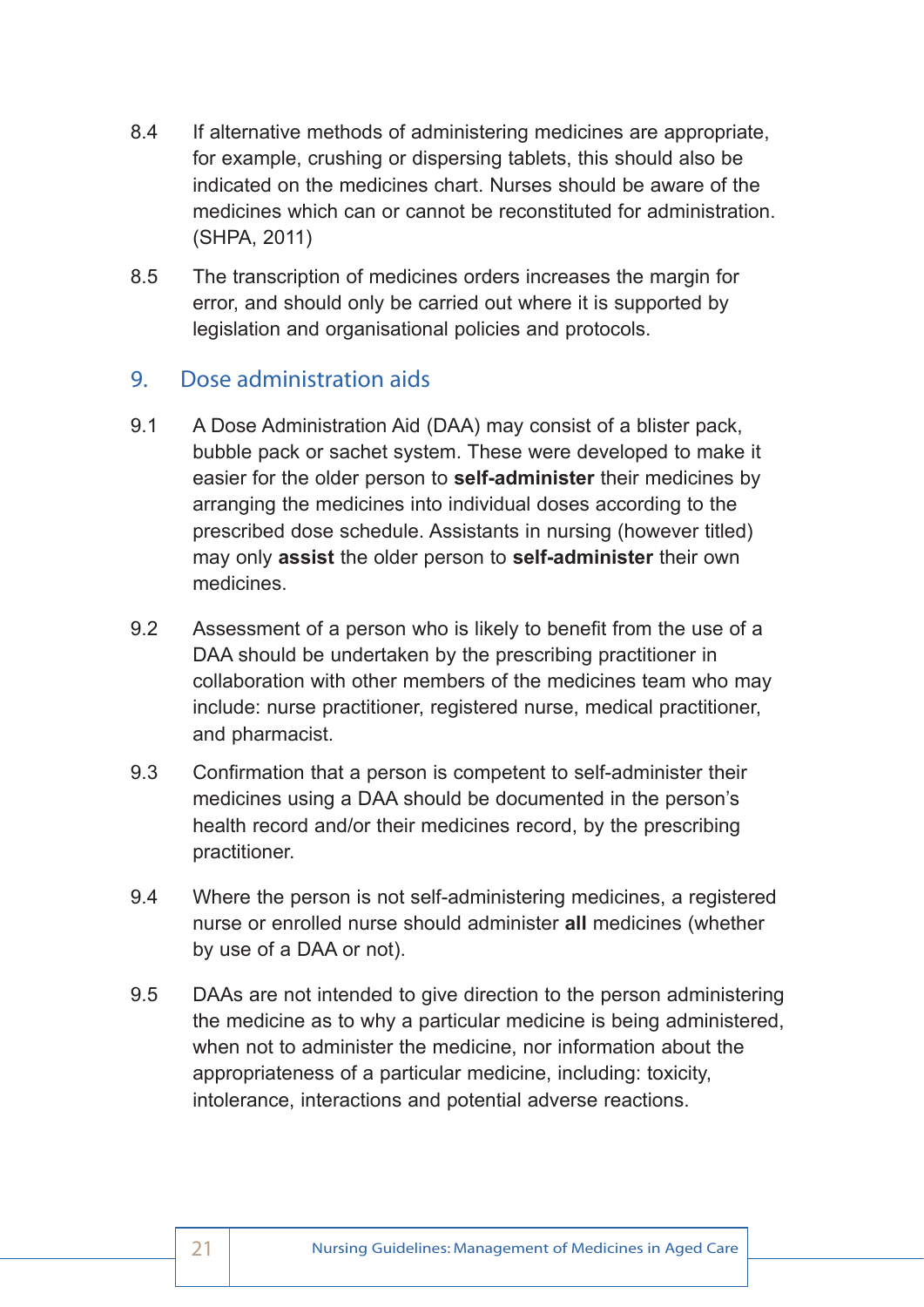- 9.6 DAA packaging should ensure that:
	- individual medicines can be readily identified,
	- information is of a size and layout that permits people with poor eyesight to read,
	- the quality and integrity of the medicines for each time slot is preserved,
	- medicines cannot become mixed with those not yet due, and
	- any tampering with the medicines is evident.
- 9.7 As per 7.4.7 the DAA should be packaged and fully labelled by a pharmacist.
- 9.8 If the prescribing practitioner alters the medicine instruction for a person and the medicines are being administered from a DAA, the DAA must be returned to the pharmacist for repackaging, at the time of the medicines change.
- 9.9 As per 7.4.7 all medicines administration by a registered nurse or enrolled nurse to an individual should, ideally, be from the original dispensed container. If registered nurses and enrolled nurses are administering medicines from a DAA, the DAA should be packaged and fully labelled by a pharmacist. These nurses take responsibility for identifying each individual medicine prior to administration. Registered nurses and enrolled nurses must not administer from DAA's where individual medicines cannot be clearly identified; there is evidence of tampering with the packaging; or, there are signs of deterioration of medicines (such as changes in colour or disintegration of the medicine/s). Where any of these occur, nurses must consult the pharmacist and return the DAA to them for repackaging.

## 10. Compartmentalised medicine box

In special circumstances where a registered nurse needs to provide medicines for the older person in a compartmentalised medicines box [dosette box], to self-administer, then they should only fill the box where:

- a) this is permitted by state or territory law;
- b) the person requiring the medicine is competent to self-administer. (It is recommended that no more than a seven day supply be provided in this way at any one time);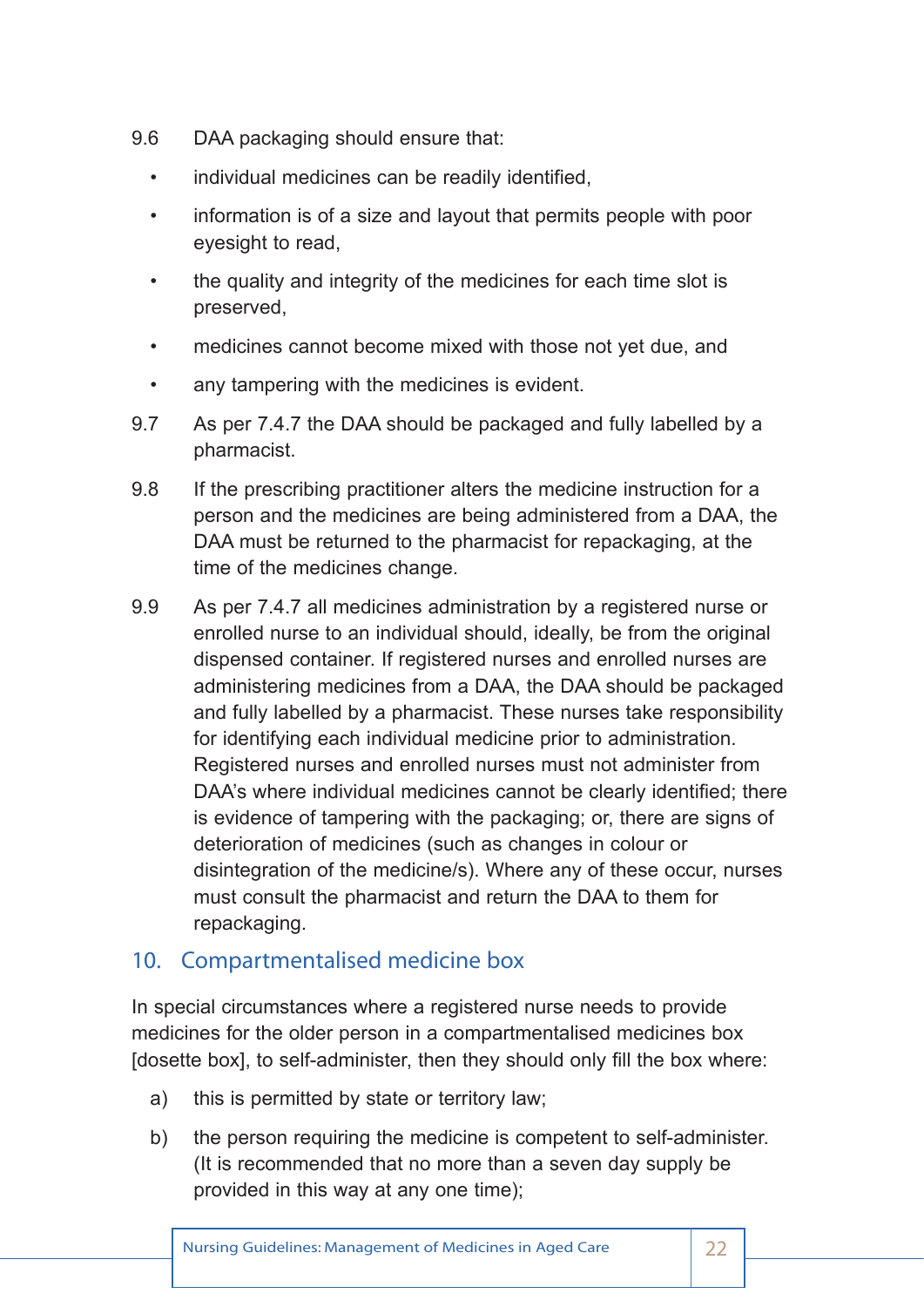- c) the medicines are from the person's dispensed medicines; and,
- d) the box is then labelled with the:
	- full name of the person;
	- name and strength of the medicine;
	- dose, route and frequency of the medicine; and
	- date of commencement and the duration where applicable.

A registered nurse must not fill a compartmentalised medicines box with a person's own medicines for either themselves or another worker to administer. The purpose of filling the compartmentalised medicines box is for the older person to **self-administer** these medicines.

## 11. Storage

- 11.1 The provider of aged care services is responsible for ensuring there is provision for all medicines to be securely stored in a manner that meets legislative and manufacturer's requirements, which protects the individual's safety and privacy, and promotes the safety of staff. This may be in a cupboard or other designated area which should be locked and secure, when not in use. The provision of an alarm system should be considered.
- 11.2 Some medicines will need to be kept refrigerated. These should be kept in a secure refrigerator, only used for medicines. The refrigerator should be kept at correct temperature, which is monitored regularly.
- 11.3 The registered nurse in charge should be in possession of the keys to the medicines cupboard or other designated area, at all times while on duty.

## 12. Disposal

- 12.1 There must be a mechanism in place for the disposal of returned expired and unwanted medicines.
- 12.2 Medicines belonging to a person who is deceased, or any medicines that are out of date or discontinued should be returned to the pharmacist, or collected by the pharmacist, for disposal. S8 medicines must be disposed of according to legislative requirements.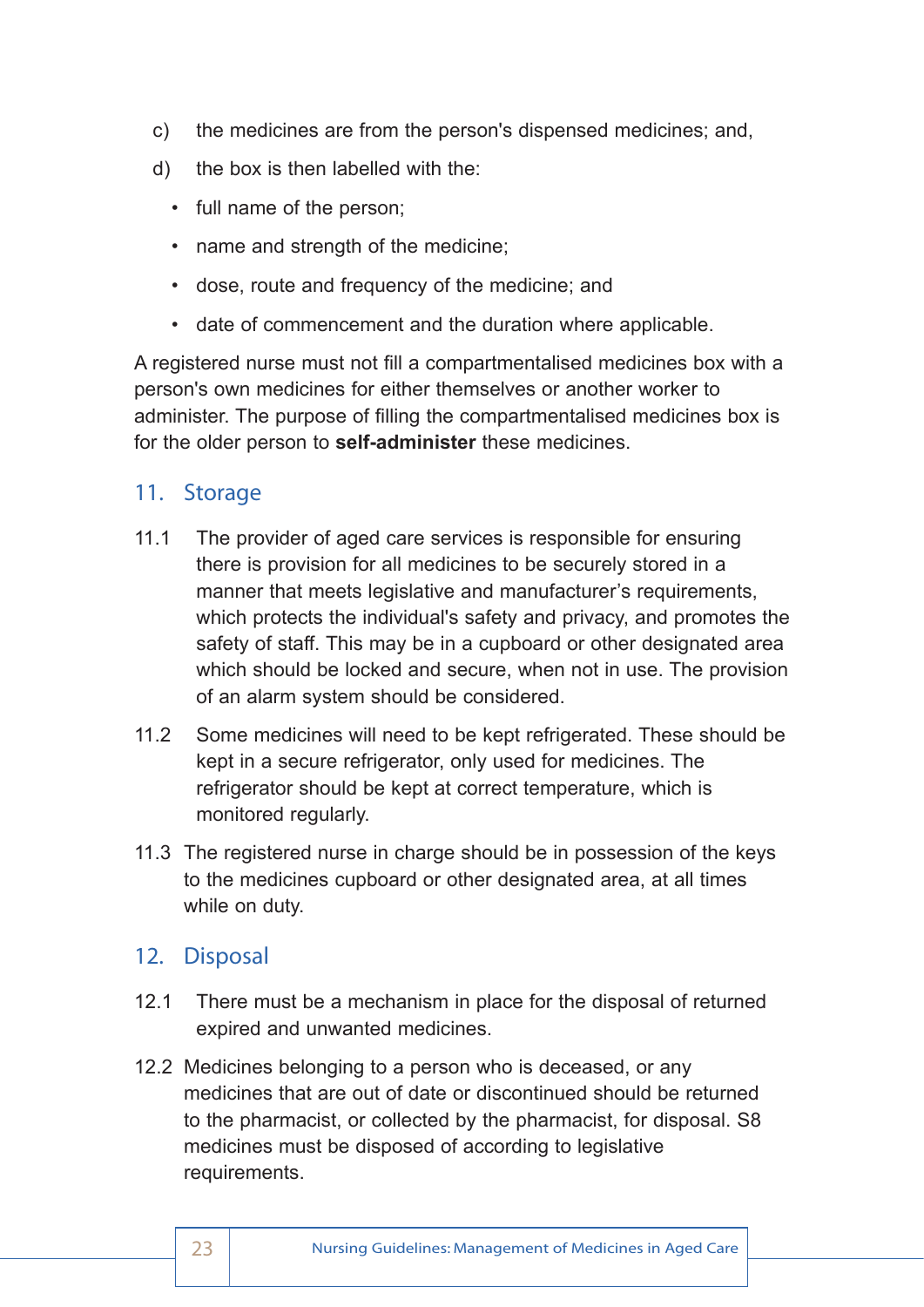# 13. Information

- 13.1 Older people have the right to information about their medicines regimen at their level of understanding, which takes into account any specific disability (such as visual impairment, poor literacy), and which is in their language of choice, using an interpreter if necessary.
- 13.2 The prescribing practitioner has the primary responsibility for informing the individual about their medicines regimen. However, the provision of information and education to older people in relation to their medicines is also a function of other members of the medicines team including the nurse practitioner, medical practitioner, pharmacist, registered nurse and enrolled nurse.
- 13.3 Consumer Medicine Information (CMI) should be made available to each individual in relation to their medicines - for each new medicine and when medicines are reviewed. Written policies and protocols should be in place to identify the process by which this is to be achieved. The responsibility for the provision of CMI rests with the prescribing practitioner and/or the pharmacist . Nurses should have ready access to CMI. Consideration should be given to computer linked CMI to facilitate access and ensure accuracy.

## 14. Quality Improvement

- 14.1 Formal quality assurance programs must be established which are able to:
	- a) evaluate the degree to which best practice standards have been met;
	- b) evaluate the satisfaction level of those involved in the delivery of medicines (individual, provider of aged care services, nurse practitioner, pharmacist, medical practitioner, registered nurse and enrolled nurse); and
	- c) make recommendations for better practice.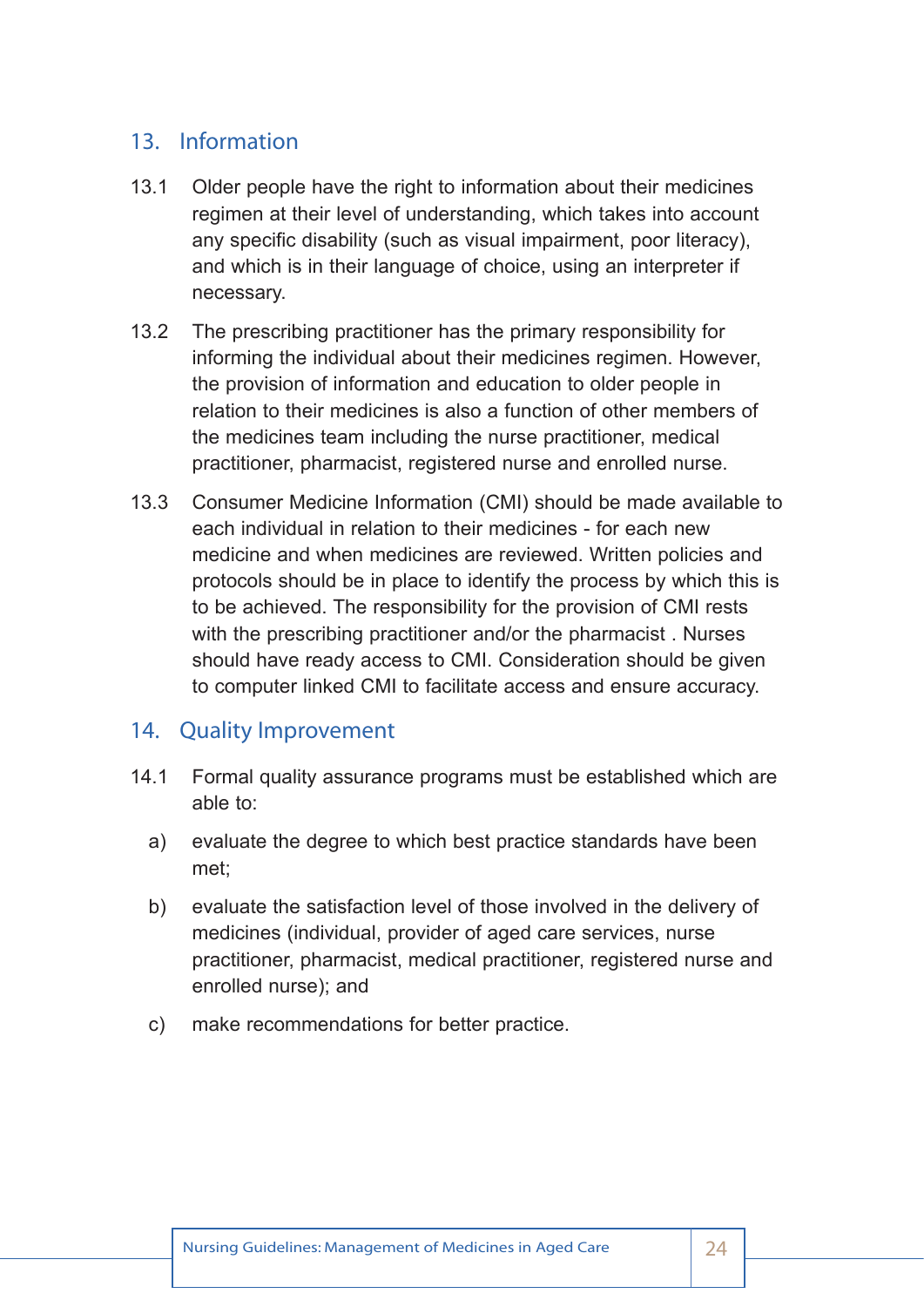# References

Austin Health Pharmacy Department (AHPD). 2010*. The MedGap Project: A New Model of Care to Reduce the Risk of Medication-Related Problems at the Hospital-Residential Care Interface.* Austin Health, Northern Health, Monash University,North East Valley Division of General Practice. Available at: http:// www.nevdgp.org.au (Note: The Australian Commission on Safety and Quality in Healthcare has developed a *National Interim Medication Administration Chart* for people discharged from hospital to aged care facilities).

Australian Government Department of Health and Ageing. 2009. *Dose Administration Aids Program – Fact Sheet.* Better Community Health Initiative of the Fourth Community Pharmacy Agreement. Available from: http://www. health.gov.au/internet/main/publishing.nsf/Content/ppsac-qa-daa

Australian Pharmaceutical Advisory Council. (APAC) 2002. *Guidelines for medication management in residential aged care facilities (3rd Ed).*  Commonwealth of Australia. Available from: http://www.health.gov.au/internet/ main/publishing.nsf/Content/nmp-pdf-resguide-cnt.htm

Australian Pharmaceutical Advisory Council. (APAC) 2006. *Guiding principles for medication management in the community (2nd Ed).* Commonwealth of Australia. Available from: http://www.health.gov.au/internet/main/publishing.nsf/ Content/apac-publications-guiding

Hanlon, J., Cutson, T. and Ruby, C.1996. Drug related falls in the older adult. *Topics in Geriatric Rehabilitation,*11(3):38-54.

National Prescribing Service. 2000. *What is polypharmacy.* NPS News 13. Available from: http://www.nps.org.au/site.php?content=/html/news. php&news=/resources/NPS\_News/news13

Nursing and Midwifery Board of Australia (NMBA). 2010. E*xplanatory note: Enrolled nurses and medicine administration.* Available from: http://www. nursingmidwiferyboard.gov.au/Search.aspx?q=Explanatory%20note:%20 Enrolled%20nurses%20and%20medicine%20administration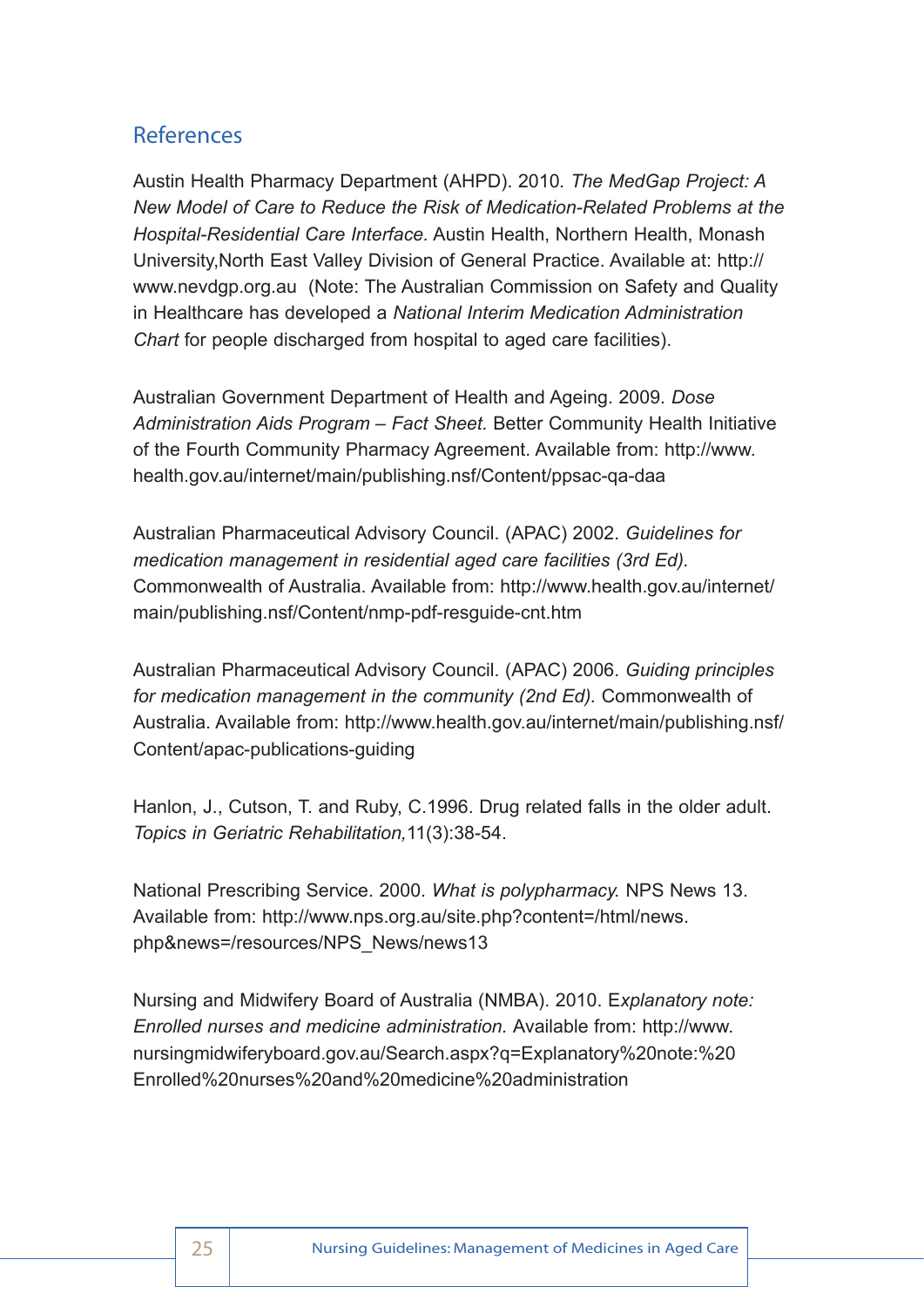SHPA (The Society of Hospital Pharmacists of Australia). 2011. *Australian Don't Rush to Crush Handbook. Therapeutic options for people unable to swallow solid oral medicines.* (1st Ed.) The Society of Hospital Pharmacists of Australia. Collingwood, Australia.

Taylor, D., Clark, D., Dovey, S. and Tilyard, M. 1994. The prescription and adverse reactions of non-steroidal anti-inflammatory drugs in general practice: a Dunedin study. *New Zealand Medical Journal,* 107(981):263-266.

# Additional Resources

Australian Nursing Federation relevant policies, position statements and guidelines. Available from: http://anf.org.au/pages/anf-policies

Australian College of Nursing (formerly Royal College of Nursing, *Australia*) relevant position statements. Available from: http://www.acn.edu.au/position\_ statements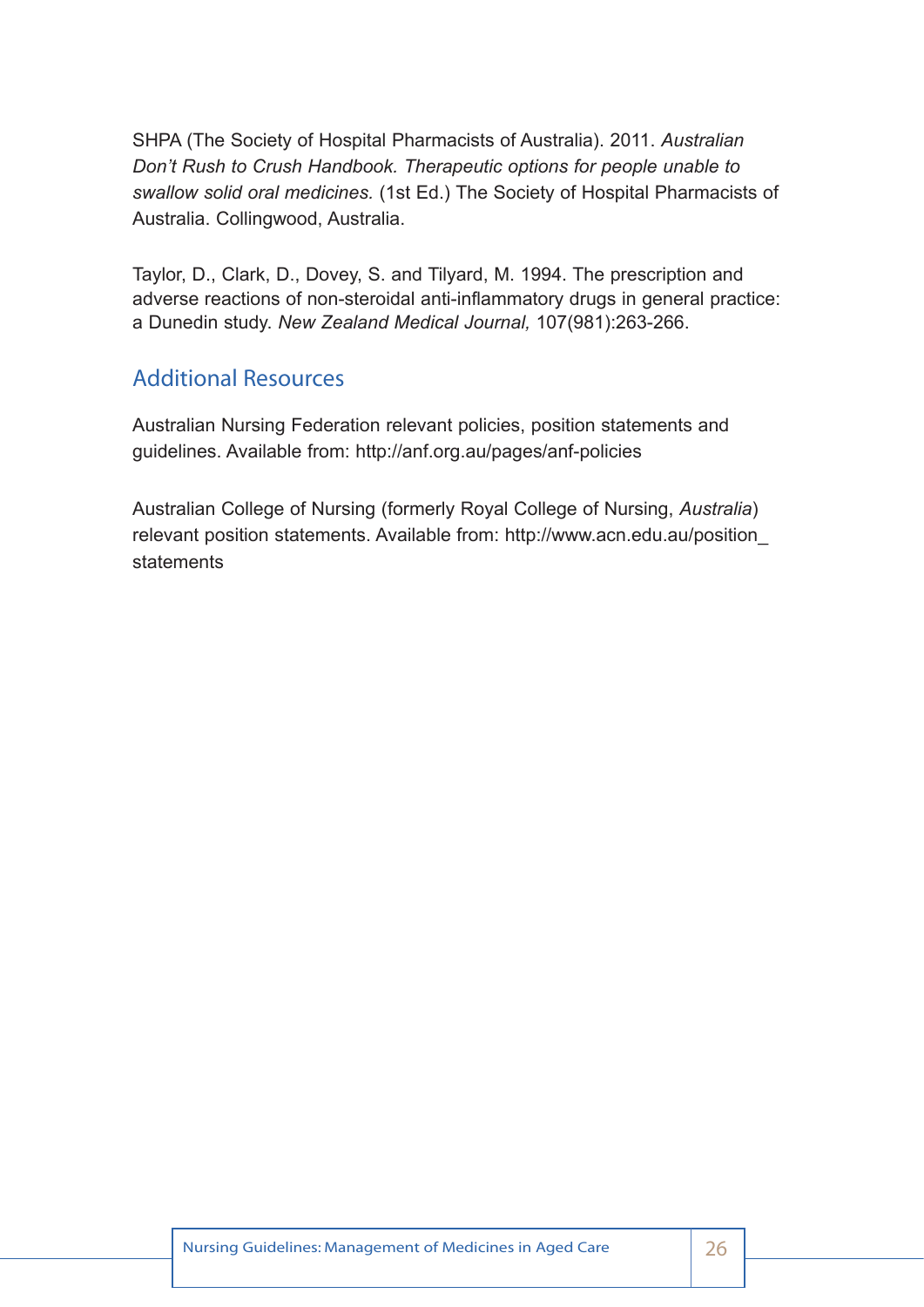# Glossary

**Administration of medicines -** The process of giving a dose of medicine to a person (in this case a resident) or a person taking a medicine.

**Assistant in nursing (however titled), (AIN) -** An unlicensed health care worker providing direct care in the aged care environment. **Some** workers may have completed vocational training. They are supervised by the registered nurse and are accountable to both the registered nurse and their employer for delegated actions.

**Dose administration aid (DAA) -** A device or packaging system such as blister packs, bubble packs or sachets for organising doses of medicines according to the time of administration, which has been prepared and labeled by a pharmacist.

**Compartmentalised medicine box -** A reusable device that is usually filled by the user or a carer (family member); sometimes filled by qualified health professionals. There are many varieties, with one, two or four compartments for each day of the week. Some devices have the days and times labelled in brail for people with vision impairment. Some contain a built in alarm that can be set to remind the user when it is time to take their medicines. Unlike other types of device, these are usually not tamper-evident.

**Consumer Medicine Information (CMI) -** Brand-specific leaflets produced by a pharmaceutical company in accordance with the Therapeutic Goods Regulations to inform consumers about prescription and pharmacist-only medicines. Available from a variety of sources, for example, enclosed with the medicine package, supplied by a pharmacist as a leaflet or computer printout, provided by a doctor, nurse or hospital, or available from the pharmaceutical manufacturer.

**Consent -** The procedure whereby a person consents to, or refuses, an intervention based on information provided by a health care professional regarding the nature and potential risks (consequence and likelihood) of the proposed intervention.

**Enrolled nurse (EN) -** A person who has completed the prescribed educational preparation, demonstrated competence for practice, and is registered by the Nursing and Midwifery Board of Australia to practice as an Enrolled Nurse, under the *Health Practitioner Regulation National Law Act 2009*, and its Regulations.